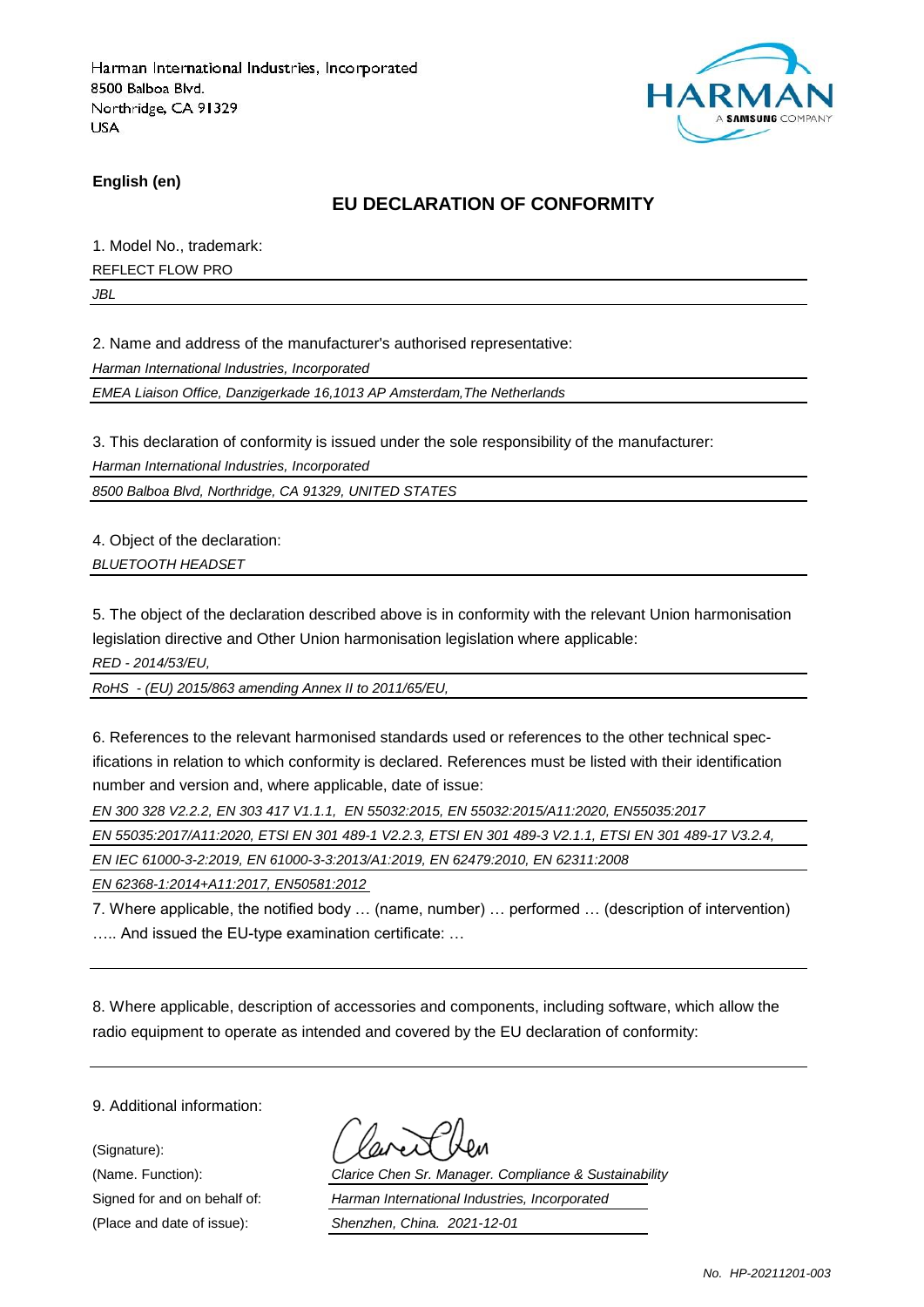

#### **UK DECLARATION OF CONFORMITY**

1. Model No., trademark:

*REFLECT FLOW PRO*

*JBL*

2. Name and address of the manufacturer's authorised representative:

*Harman International Industries, Incorporated*

*Ground Floor, Westside 2, London Road, Apsley, Hemel Hempstead, Hertfordshire, HP3 9TD, United Kingdom.*

3. This declaration of conformity is issued under the sole responsibility of the manufacturer:

*Harman International Industries, Incorporated*

*8500 Balboa Blvd, Northridge, CA 91329, UNITED STATES*

4. Object of the declaration: *BLUETOOTH HEADSET*

5. The object of the declaration described above is in conformity with the relevant Union harmonisation legislation directive and Other Union harmonisation legislation where applicable:

*Radio Equipment Regulations 2017*

*The Restriction of the Use of Certain Hazardous Substances in Electrical and Electronic Equipment Regulations 2012*

6. References to the relevant harmonised standards used or references to the other technical specifications in relation to which conformity is declared. References must be listed with their identification number and version and, where applicable, date of issue:

*EN 300 328 V2.2.2, EN 303 417 V1.1.1, EN 55032:2015, EN 55032:2015/A11:2020, EN55035:2017*

*EN 55035:2017/A11:2020, ETSI EN 301 489-1 V2.2.3, ETSI EN 301 489-3 V2.1.1, ETSI EN 301 489-17 V3.2.4,* 

*EN IEC 61000-3-2:2019, EN 61000-3-3:2013/A1:2019, EN 62479:2010, EN 62311:2008*

*EN 62368-1:2014+A11:2017, EN50581:2012* 

7. Where applicable, the notified body … (name, number) … performed … (description of intervention) ….. And issued the EU-type examination certificate: …

8. Where applicable, description of accessories and components, including software, which allow the radio equipment to operate as intended and covered by the EU declaration of conformity:

9. Additional information:

(Signature):

(Name. Function): *Clarice Chen Sr. Manager. Compliance & Sustainability* Signed for and on behalf of: *Harman International Industries, Incorporated* (Place and date of issue): *Shenzhen, China. 2021-12-01*

*No. HP-20211201-003*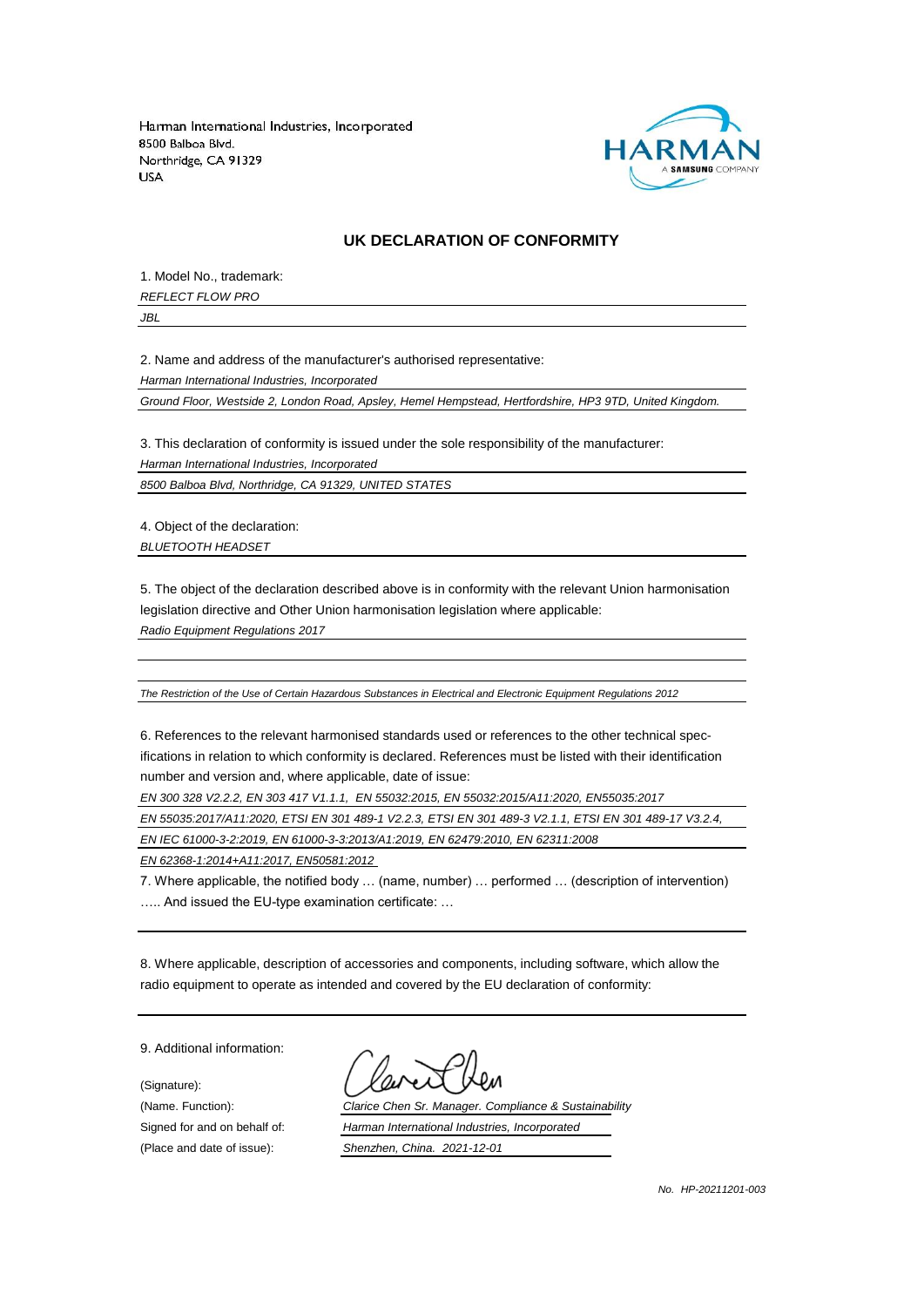

**Български (bg)**

#### **ЕС ДЕКЛАРАЦИЯ ЗА СЪОТВЕТСТВИЕ**

1.Модел No., търговска марка : REFLECT FLOW PRO

*JBL*

2. Име и адрес на производителя или на неговия упълномощен представител:

*Harman International Industries, Incorporated*

*EMEA Liaison Office, Danzigerkade 16,1013 AP Amsterdam,The Netherlands*

3. Настоящата декларация за съответствие е издадена на отговорността на производителя:

*Harman International Industries, Incorporated*

*8500 Balboa Blvd, Northridge, CA 91329, UNITED STATES*

4. Предмет на декларацията: *BLUETOOTH HEADSET*

5. Предметът на декларацията, описан по-горе, отговаря на съответното законодателство на Съюза за хармонизация Директива и Друго законодателство на Съюза за хармонизация, когато е приложимо: *RED - 2014/53/EU,*

*RoHS - (EU) 2015/863 amending Annex II to 2011/65/EU,*

6. Позоваване на използваните хармонизирани стандарти или позоваване на други технически спецификации, по отно отношение на които се декларира съответствие.При позоваването трябва да се посочва техният идентификационен номер и версията им и,ако е приложимо,дата на издаване: *EN 300 328 V2.2.2, EN 303 417 V1.1.1, EN 55032:2015, EN 55032:2015/A11:2020, EN55035:2017*

*EN 55035:2017/A11:2020, ETSI EN 301 489-1 V2.2.3, ETSI EN 301 489-3 V2.1.1, ETSI EN 301 489-17 V3.2.4,* 

*EN IEC 61000-3-2:2019, EN 61000-3-3:2013/A1:2019, EN 62479:2010, EN 62311:2008*

*EN 62368-1:2014+A11:2017, EN50581:2012* 

7. Когато е приложимо, нотифицираният орган… (наименование, номер)… извърши … (описание на извършеното) … и издаде сертификата за ЕС изследване на типа: …

8. Когато е приложимо, описание на принадлежностите и компонентите, включително софтуер, които позволяват на радиосъоръжението да работи по предназначение и които са обхванати от ЕС декларацията за съответствие:

9. Допълнителна информация:

(подпис):

avenChan

(име, длъжност): *Clarice Chen Sr. Manager. Compliance & Sustainability* Подписано за и от името на: *Harman International Industries, Incorporated* (място и дата на издаване): *Shenzhen, China. 2021-12-01*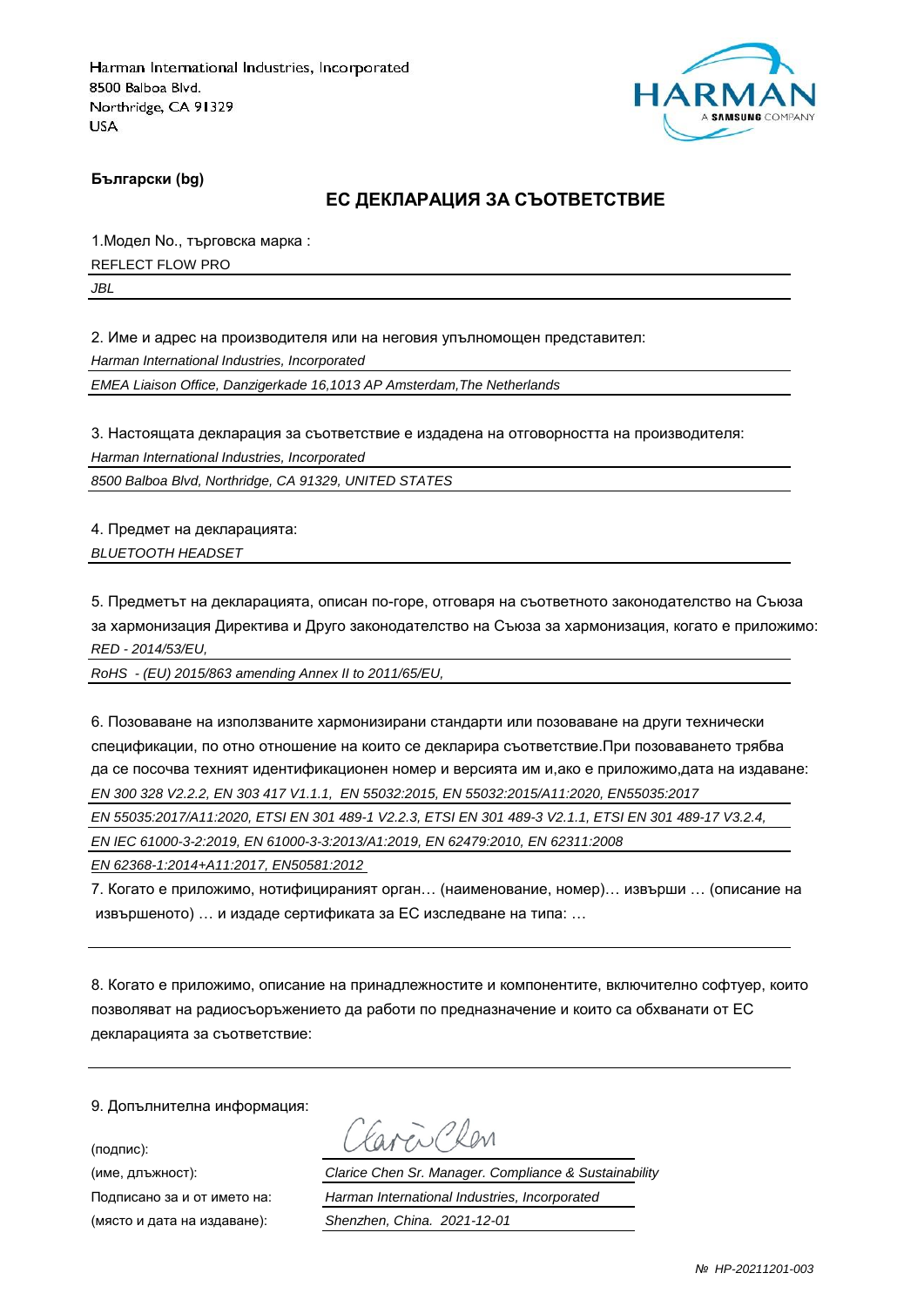

**Deutsch (de)**

### **EU-KONFORMITÄTSERKLÄRUNG**

1. Modell Nr., Handelsmarke: REFLECT FLOW PRO

*JBL*

2. Name und Anschrift des Herstellers oder seines Bevollmächtigten:

*Harman International Industries, Incorporated*

*EMEA Liaison Office, Danzigerkade 16,1013 AP Amsterdam,The Netherlands*

3. Die alleinige Verantwortung für die Ausstellung dieser Konformitätserklärung trägt der Hersteller:

*Harman International Industries, Incorporated*

*8500 Balboa Blvd, Northridge, CA 91329, UNITED STATES*

4. Gegenstand der Erklärung *BLUETOOTH HEADSET*

5. Der oben beschriebene Gegenstand der Erklärung erfüllt die einschlägigen Harmonisierungsrecht -svorschriften der Union Richtlinie und gegebenenfalls weitere Harmonisierungsrechtsvorschriften der Union: *RED - 2014/53/EU,*

*RoHS - (EU) 2015/863 amending Annex II to 2011/65/EU,*

6.Angabe der einschlägigen harmonisierten Normen, die zugrunde gelegt wurden, oder Angabe der anderen technischen Spezifikationen, bezüglich derer die Konformität erklärt wird: Dabei müssen die jeweilige Kennnummer,die angewandte Fassung und gegebenenfalls das Ausgabedatum angegeben werden:

*EN 300 328 V2.2.2, EN 303 417 V1.1.1, EN 55032:2015, EN 55032:2015/A11:2020, EN55035:2017*

*EN 55035:2017/A11:2020, ETSI EN 301 489-1 V2.2.3, ETSI EN 301 489-3 V2.1.1, ETSI EN 301 489-17 V3.2.4,* 

*EN IEC 61000-3-2:2019, EN 61000-3-3:2013/A1:2019, EN 62479:2010, EN 62311:2008*

*EN 62368-1:2014+A11:2017, EN50581:2012* 

7. Falls zutreffend — Die notifizierte Stelle … (Name, Kennnummer) hat … (Beschreibung ihrer Mitwirkung) … und folgende EU-Baumusterprüfbescheinigung ausgestellt:

8.Falls vorhanden — Beschreibung des Zubehörs und der Bestandteile einschließlich Software,die den bestimmungsgemäßen Betrieb der Funkanlage ermöglichen und von der EU-Konformitätserklärung erfasst werden:

9. Zusatzangaben

(Unterschrift):

(Ort und Datum der Ausstellung): *Shenzhen, China. 2021-12-01*

New Chen

(Name, Funktion): *Clarice Chen Sr. Manager. Compliance & Sustainability* Unterzeichnet und im Namen von: *Harman International Industries, Incorporated*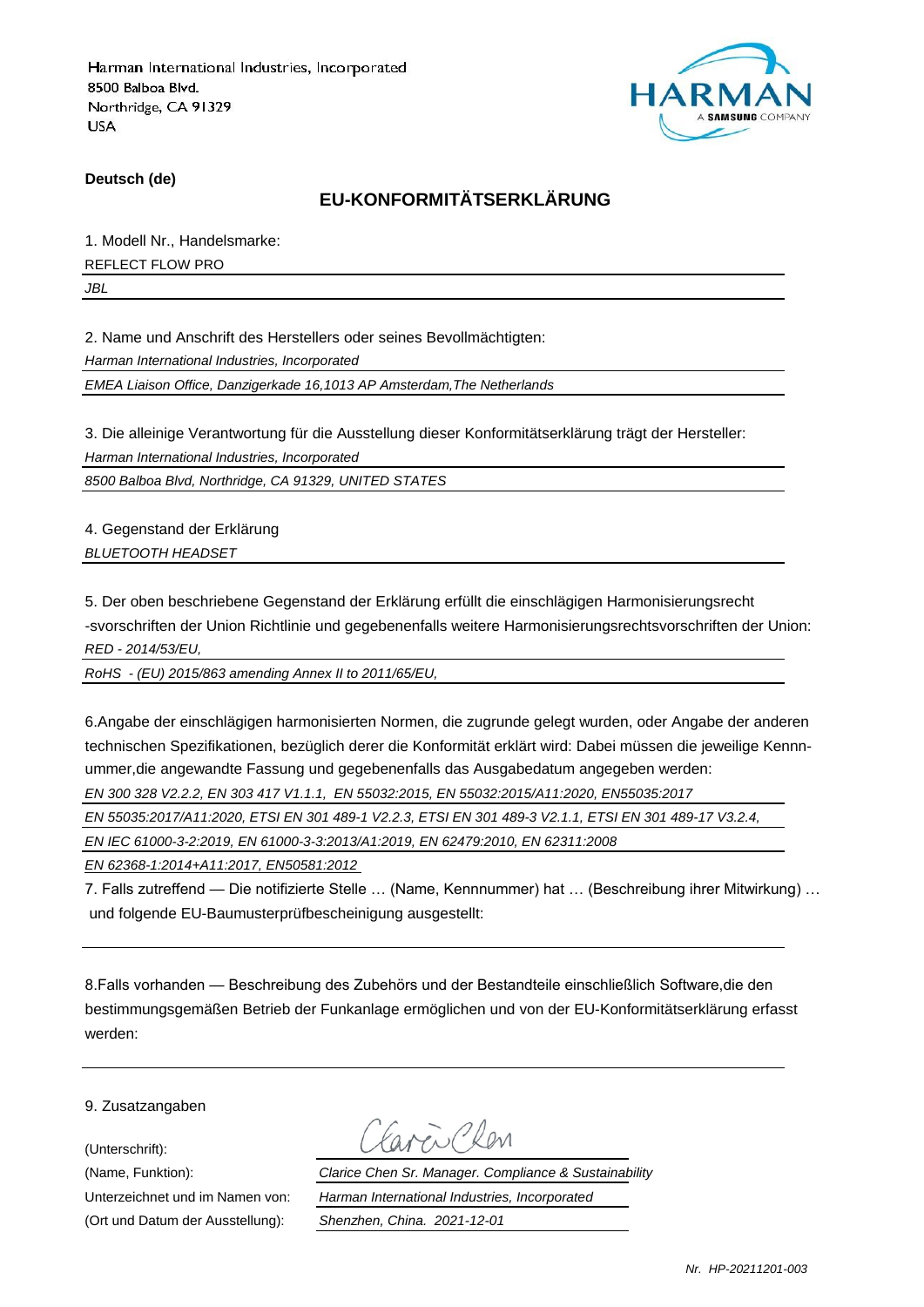

**Hrvatski (hr)**

### **EU IZJAVA O SUKLADNOSTI**

1.Model br.,marka

REFLECT FLOW PRO

*JBL*

2. Ime i adresa proizvođača ili njegovog ovlaštenog zastupnika:

*Harman International Industries, Incorporated*

*EMEA Liaison Office, Danzigerkade 16,1013 AP Amsterdam,The Netherlands*

3. Za izdavanje ove izjave o sukladnosti odgovoran je isključivo proizvođač:

*Harman International Industries, Incorporated*

*8500 Balboa Blvd, Northridge, CA 91329, UNITED STATES*

4. Predmet izjave:

*BLUETOOTH HEADSET*

5. Prethodno opisani predmet izjave u skladu je s relevantnim zakonodavstvom Unije o usklađivanju i drugim zakonodavstvom Unije o usklađivanju prema potrebi:

*RED - 2014/53/EU,*

*RoHS - (EU) 2015/863 amending Annex II to 2011/65/EU,*

6. Upućivanja na odgovarajuće usklađene norme koje se upotrebljavaju ili upućivanje na druge tehničke specifikacije u odnosu na koje se deklarira sukladnost. Upućivanja moraju biti navedena s identifikacijskim brojem i verzijom te, prema potrebi, datumom izdavanja:

*EN 300 328 V2.2.2, EN 303 417 V1.1.1, EN 55032:2015, EN 55032:2015/A11:2020, EN55035:2017*

*EN 55035:2017/A11:2020, ETSI EN 301 489-1 V2.2.3, ETSI EN 301 489-3 V2.1.1, ETSI EN 301 489-17 V3.2.4,* 

*EN IEC 61000-3-2:2019, EN 61000-3-3:2013/A1:2019, EN 62479:2010, EN 62311:2008*

*EN 62368-1:2014+A11:2017, EN50581:2012* 

7.Prema potrebi, prijavljeno tijelo ... (naziv, broj) … provelo je … (opis intervencije) … i izdalo potvrdu o EU ispitivaniu tipa:

8. Prema potrebi, opis dodatne opreme i sastavnica, uključujući softver, koji omogućuju normalan rad radijske opreme koji je obuhvaćen EU izjavom o sukladnosti:

9. Dodatne informacije:

(potpis):

Favor Chen

(ime, funkcija) *Clarice Chen Sr. Manager. Compliance & Sustainability* Potpisano za i u ime: *Harman International Industries, Incorporated* (mjesto i datum izdavanja): *Shenzhen, China. 2021-12-01*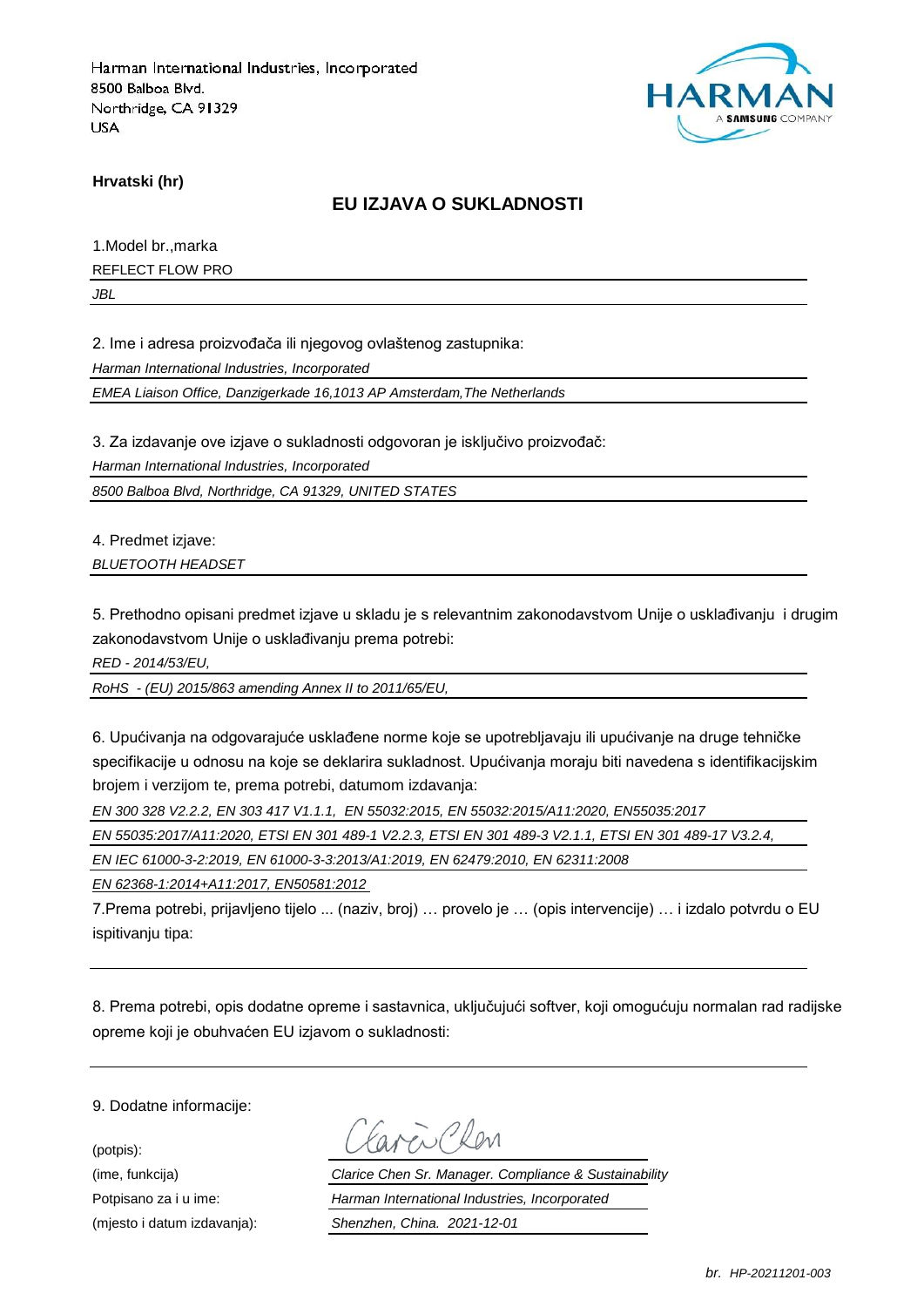

**čeština (cs)**

# **EU PROHLÁŠENÍ O SHODĚ**

1. Model č.,ochranná známka:

REFLECT FLOW PRO

*JBL*

2. Jméno a adresa výrobce nebo jeho zplnomocněného zástupce:

*Harman International Industries, Incorporated*

*EMEA Liaison Office, Danzigerkade 16,1013 AP Amsterdam,The Netherlands*

3. Toto prohlášení o shodě se vydává na výhradní odpovědnost výrobce:

*Harman International Industries, Incorporated*

*8500 Balboa Blvd, Northridge, CA 91329, UNITED STATES*

4. Předmět prohlášení: *BLUETOOTH HEADSET*

5. Výše popsaný předmět prohlášení je ve shodě s příslušnými harmonizovanými právními předpisy Unie a náležitých případech další harmonizované právní předpisy Unie:

*RED - 2014/53/EU,*

*RoHS - (EU) 2015/863 amending Annex II to 2011/65/EU,*

6. Odkazy na příslušné harmonizované normy, které byly použity, nebo na jiné technické specifikace, na jejichž základě se shoda prohlašuje. Odkazy se uvedou s jejich identifikačním číslem a verzí a v příslušných případech rovněž s datem vydání:

*EN 300 328 V2.2.2, EN 303 417 V1.1.1, EN 55032:2015, EN 55032:2015/A11:2020, EN55035:2017*

*EN 55035:2017/A11:2020, ETSI EN 301 489-1 V2.2.3, ETSI EN 301 489-3 V2.1.1, ETSI EN 301 489-17 V3.2.4,* 

*EN IEC 61000-3-2:2019, EN 61000-3-3:2013/A1:2019, EN 62479:2010, EN 62311:2008*

*EN 62368-1:2014+A11:2017, EN50581:2012* 

7. Případně: oznámený subjekt ... (název, číslo) … provedl … (popis opatření) … a vydal certifikát EU přezkoušení typu:

8.V příslušných případech popis příslušenství a součástí, včetně softwaru, které umožňují zamýšlené fungování rádiového zařízení v souladu s EU prohlášením o shodě:

9. Další informace:

(podpis):

(jméno, funkce): *Clarice Chen Sr. Manager. Compliance & Sustainability* Podepsáno za a jménem: *Harman International Industries, Incorporated* (místo a datum vydání): *Shenzhen, China. 2021-12-01*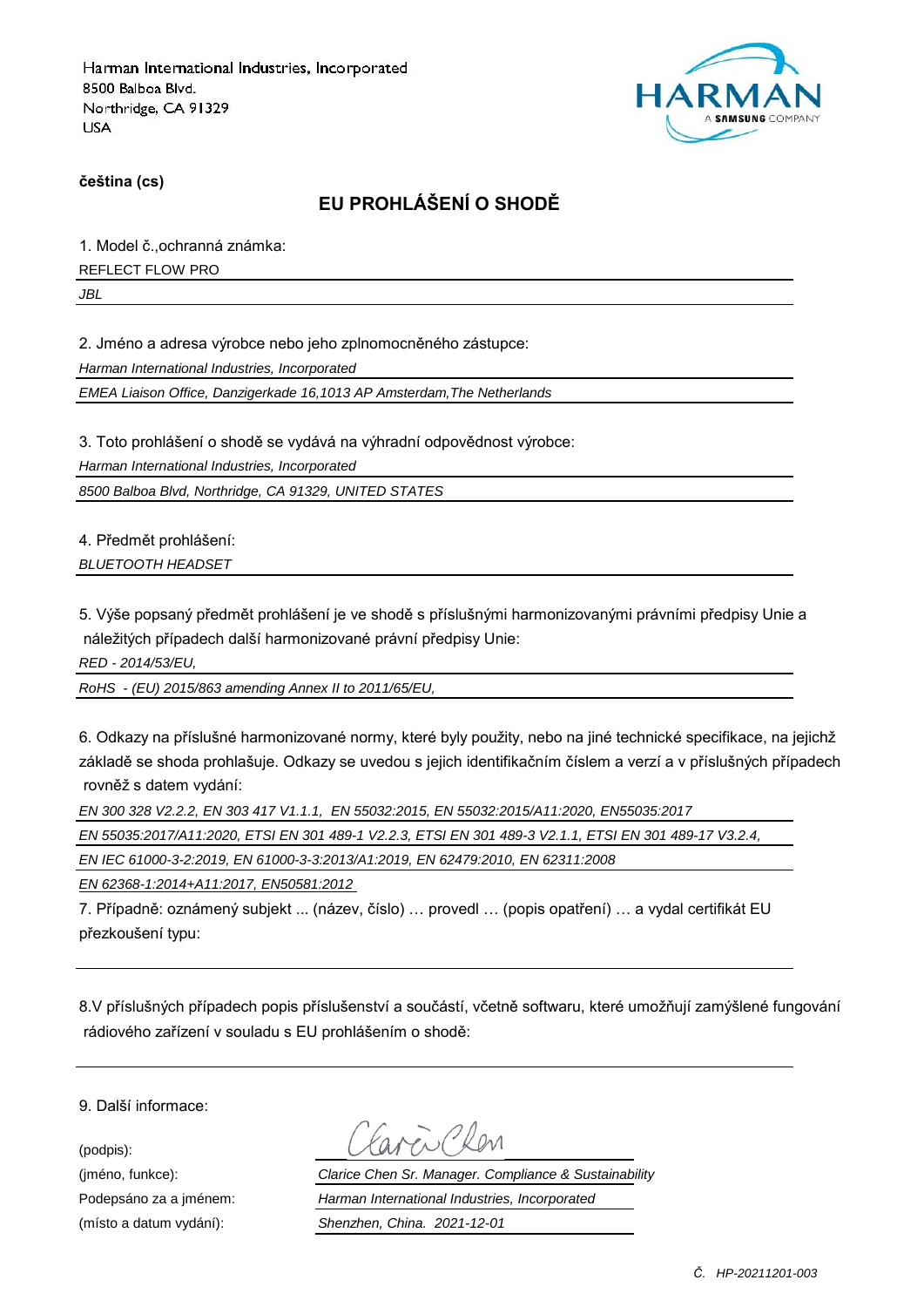

**eesti keel (et)**

#### **ELI VASTAVUSDEKLARATSIOON**

1. Tootenumber,kaubamärk:

REFLECT FLOW PRO

*JBL*

2. Tootja või tema volitatud esindaja nimi ja aadress:

*Harman International Industries, Incorporated*

*EMEA Liaison Office, Danzigerkade 16,1013 AP Amsterdam,The Netherlands*

3. Käesolev vastavusdeklaratsioon on välja antud tootja ainuvastutusel:

*Harman International Industries, Incorporated*

*8500 Balboa Blvd, Northridge, CA 91329, UNITED STATES*

4. Deklareeritav toode: *BLUETOOTH HEADSET*

5. Ülalkirjeldatud deklareeritav toode on kooskõlas asjakohaste liidu ühtlustamisõigusaktidega ja Muud liidu ühtlustamisõigusaktid (vajaduse korral):

*RED - 2014/53/EU,*

*RoHS - (EU) 2015/863 amending Annex II to 2011/65/EU,*

6. Viited kasutatud harmoneeritud standarditele või muudele tehnilistele kirjeldustele, millele vastavust deklareeritakse. Viidetele peab lisama nende identifitseerimisnumbri ja versiooni ning vajaduse korral väljaandmise kuupäeva:

*EN 300 328 V2.2.2, EN 303 417 V1.1.1, EN 55032:2015, EN 55032:2015/A11:2020, EN55035:2017*

*EN 55035:2017/A11:2020, ETSI EN 301 489-1 V2.2.3, ETSI EN 301 489-3 V2.1.1, ETSI EN 301 489-17 V3.2.4,* 

*EN IEC 61000-3-2:2019, EN 61000-3-3:2013/A1:2019, EN 62479:2010, EN 62311:2008*

*EN 62368-1:2014+A11:2017, EN50581:2012* 

7.Vajaduse korral: teavitatud asutus … (nimi, number) … teostas … (tegevuse kirjeldus) … ja andis välja Eli tüübihindamistõendi:

8.Vajaduse korral selliste tarvikute ja osade, samuti tarkvara kirjeldus, mis võimaldavad raadioseadet kasutada ettenähtud otstarbel ja kooskõlas ELi vastavusdeklaratsiooniga:

9. Lisateave:

(allkiri):

(väljaandmise koht ja kuupäev): *Shenzhen, China. 2021-12-01*

(nimi, ametinimetus): *Clarice Chen Sr. Manager. Compliance & Sustainability* Alla kirjutanud (kelle poolt/nimel): *Harman International Industries, Incorporated*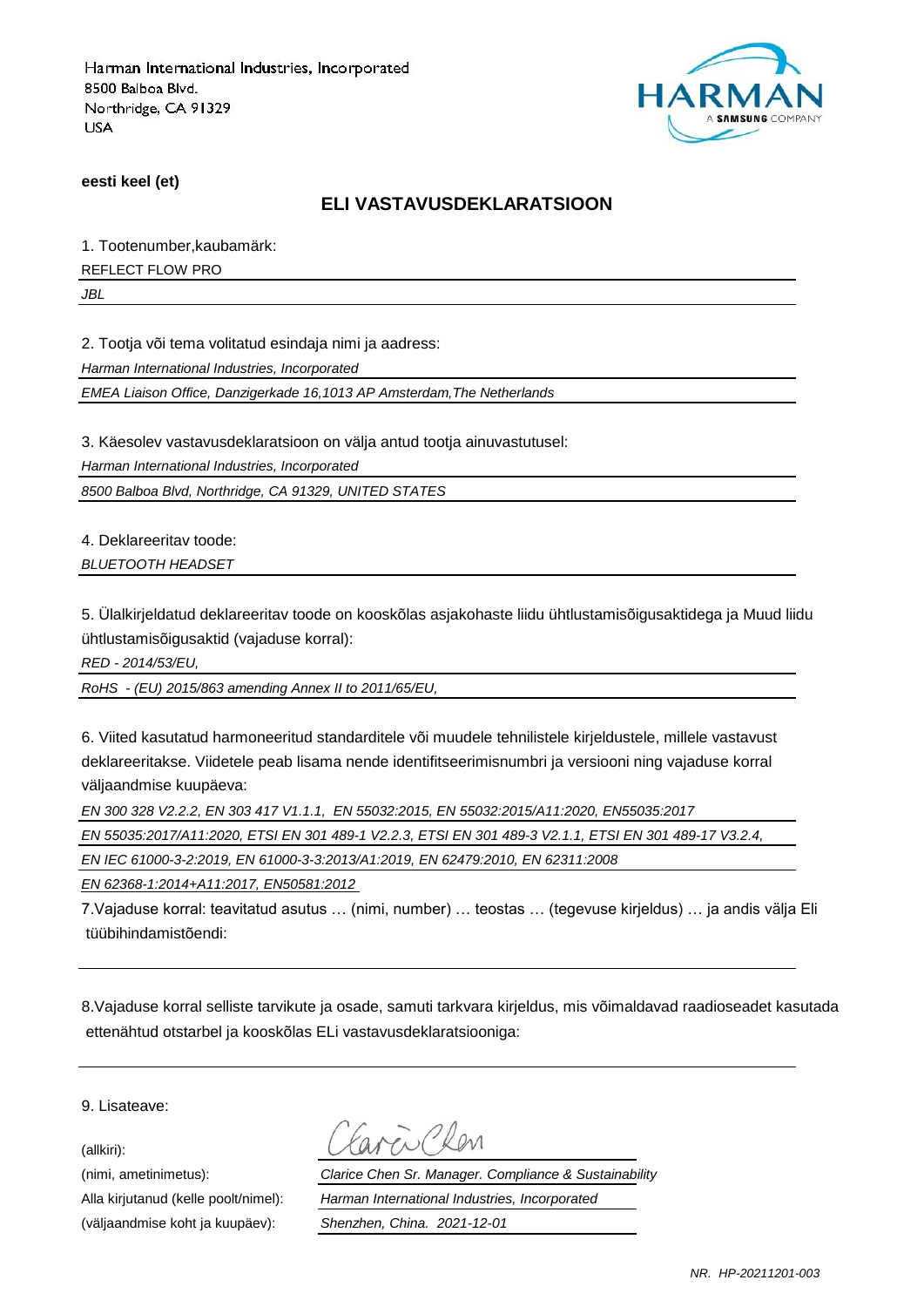

**español (es)**

### **DECLARACIÓN UE DE CONFORMIDAD**

1. Nombre del Modelo,marca:

REFLECT FLOW PRO

*JBL*

2. Nombre y dirección del fabricante o de su representante autorizado:

*Harman International Industries, Incorporated*

*EMEA Liaison Office, Danzigerkade 16,1013 AP Amsterdam,The Netherlands*

3. La presente declaración de conformidad se expide bajo la exclusiva responsabilidad del fabricante.

*Harman International Industries, Incorporated*

*8500 Balboa Blvd, Northridge, CA 91329, UNITED STATES*

4. Objeto de la declaración: *BLUETOOTH HEADSET*

5. El objeto de la declaración descrito anteriormente es conforme con la legislación de armonización pertinente de la Unión y Otra legislación de armonización de la Unión, cuando sea aplicable: *RED - 2014/53/EU,*

*RoHS - (EU) 2015/863 amending Annex II to 2011/65/EU,*

6.Referencias a las normas armonizadas pertinentes utilizadas o referencias a las otras especificaciones técnicas en relación con las cuales se declara la conformidad. Las referencias se enumerarán con su número de identificación y su versión y, en su caso, la fecha de emisión:

*EN 300 328 V2.2.2, EN 303 417 V1.1.1, EN 55032:2015, EN 55032:2015/A11:2020, EN55035:2017*

*EN 55035:2017/A11:2020, ETSI EN 301 489-1 V2.2.3, ETSI EN 301 489-3 V2.1.1, ETSI EN 301 489-17 V3.2.4,* 

*EN IEC 61000-3-2:2019, EN 61000-3-3:2013/A1:2019, EN 62479:2010, EN 62311:2008*

*EN 62368-1:2014+A11:2017, EN50581:2012* 

7. Cuando proceda: El organismo notificado … (nombre, número) … ha efectuado … (descripción de la intervención) … y expedido el certificado de examen UE de tipo:

8. Cuando proceda, descripción de los accesorios y componentes, incluido el software, que permiten que el equipo radioeléctrico funcione como estaba previsto y esté amparado por la declaración UE de conformidad:

9. Información adicional:

(Firma):

ENPROM

(nombre, cargo): *Clarice Chen Sr. Manager. Compliance & Sustainability* Firmado en nombre de: *Harman International Industries, Incorporated* (lugar y fecha de expedición): *Shenzhen, China. 2021-12-01*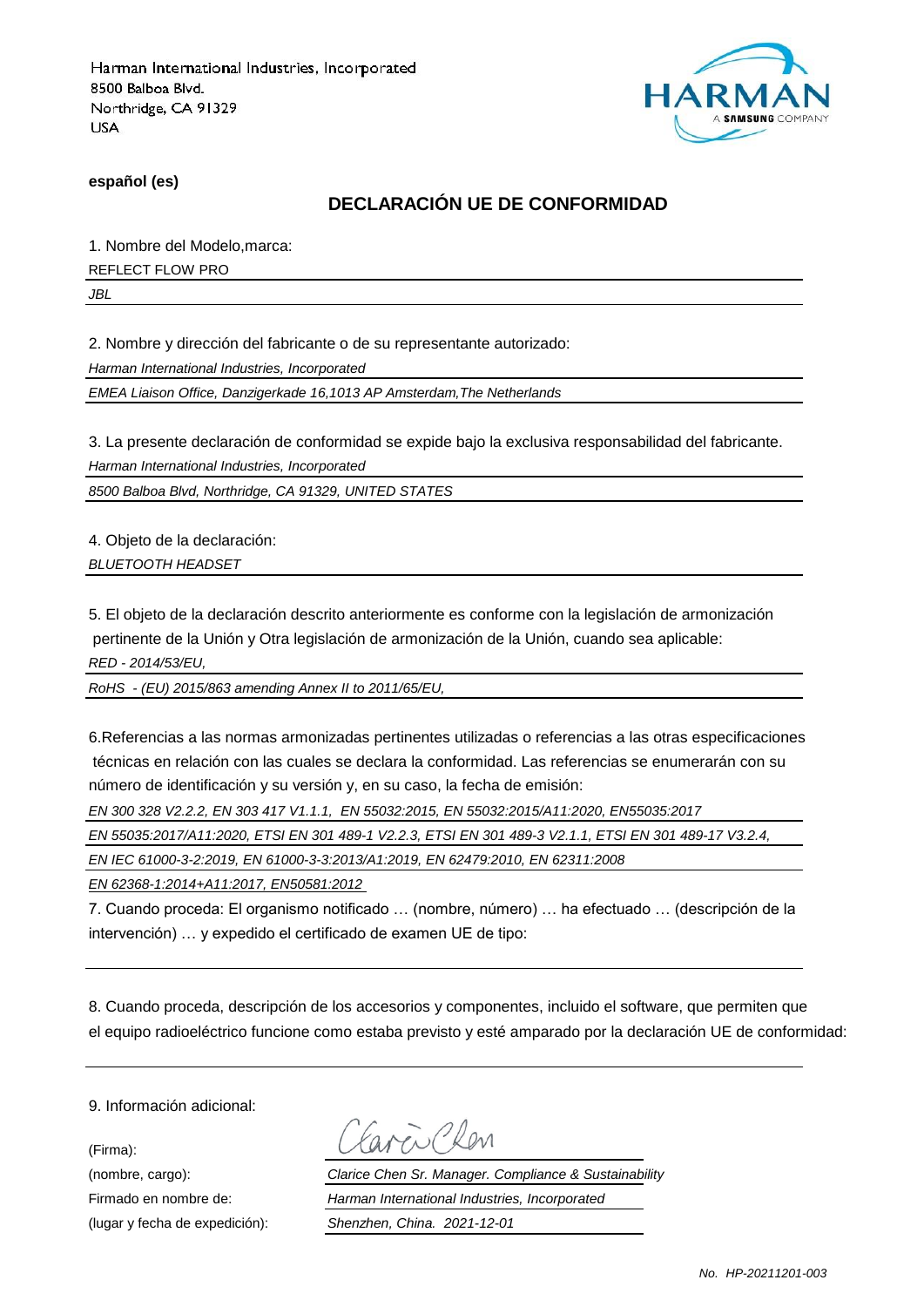

**italiano (it)**

### **DICHIARAZIONE DI CONFORMITÀ UE**

1. Modello n.,brand:

REFLECT FLOW PRO

*JBL*

2. Nome e indirizzo del fabbricante o del suo rappresentante autorizzato:

*Harman International Industries, Incorporated*

*EMEA Liaison Office, Danzigerkade 16,1013 AP Amsterdam,The Netherlands*

3. La presente dichiarazione di conformità è rilasciata sotto l'esclusiva responsabilità del fabbricante:

*Harman International Industries, Incorporated*

*8500 Balboa Blvd, Northridge, CA 91329, UNITED STATES*

4. Oggetto della dichiarazione: *BLUETOOTH HEADSET*

5. L'oggetto della dichiarazione di cui sopra è conforme alla pertinente normativa di armonizzazione dell'Unione e Se del caso, altre normative di armonizzazione dell'Unione:

*RED - 2014/53/EU,*

*RoHS - (EU) 2015/863 amending Annex II to 2011/65/EU,*

6. Riferimento alle pertinenti norme armonizzate utilizzate o riferimenti alle altre specifiche tecniche in relazione alle quali è dichiarata la conformità. I riferimenti devono essere indicati con il loro numero di identificazione e versione e, se del caso, la data di emissione:

*EN 300 328 V2.2.2, EN 303 417 V1.1.1, EN 55032:2015, EN 55032:2015/A11:2020, EN55035:2017*

*EN 55035:2017/A11:2020, ETSI EN 301 489-1 V2.2.3, ETSI EN 301 489-3 V2.1.1, ETSI EN 301 489-17 V3.2.4,* 

*EN IEC 61000-3-2:2019, EN 61000-3-3:2013/A1:2019, EN 62479:2010, EN 62311:2008*

*EN 62368-1:2014+A11:2017, EN50581:2012* 

7. Se del caso, l'organismo notificato … (denominazione, numero) … ha effettuato … (descrizione dell'intervento) … e rilasciato il certificato di esame UE del tipo:

8. Se del caso, una descrizione degli accessori e dei componenti inclusi nella dichiarazione di con -formità UE,compreso il software, che consentono all'apparecchiatura radio di funzionare come previsto:

9. Informazioni supplementari:

(Firma):

Earen Chen

(nome, funzione): *Clarice Chen Sr. Manager. Compliance & Sustainability* Firmato a nome e per conto di: *Harman International Industries, Incorporated* (luogo e data del rilascio): *Shenzhen, China. 2021-12-01*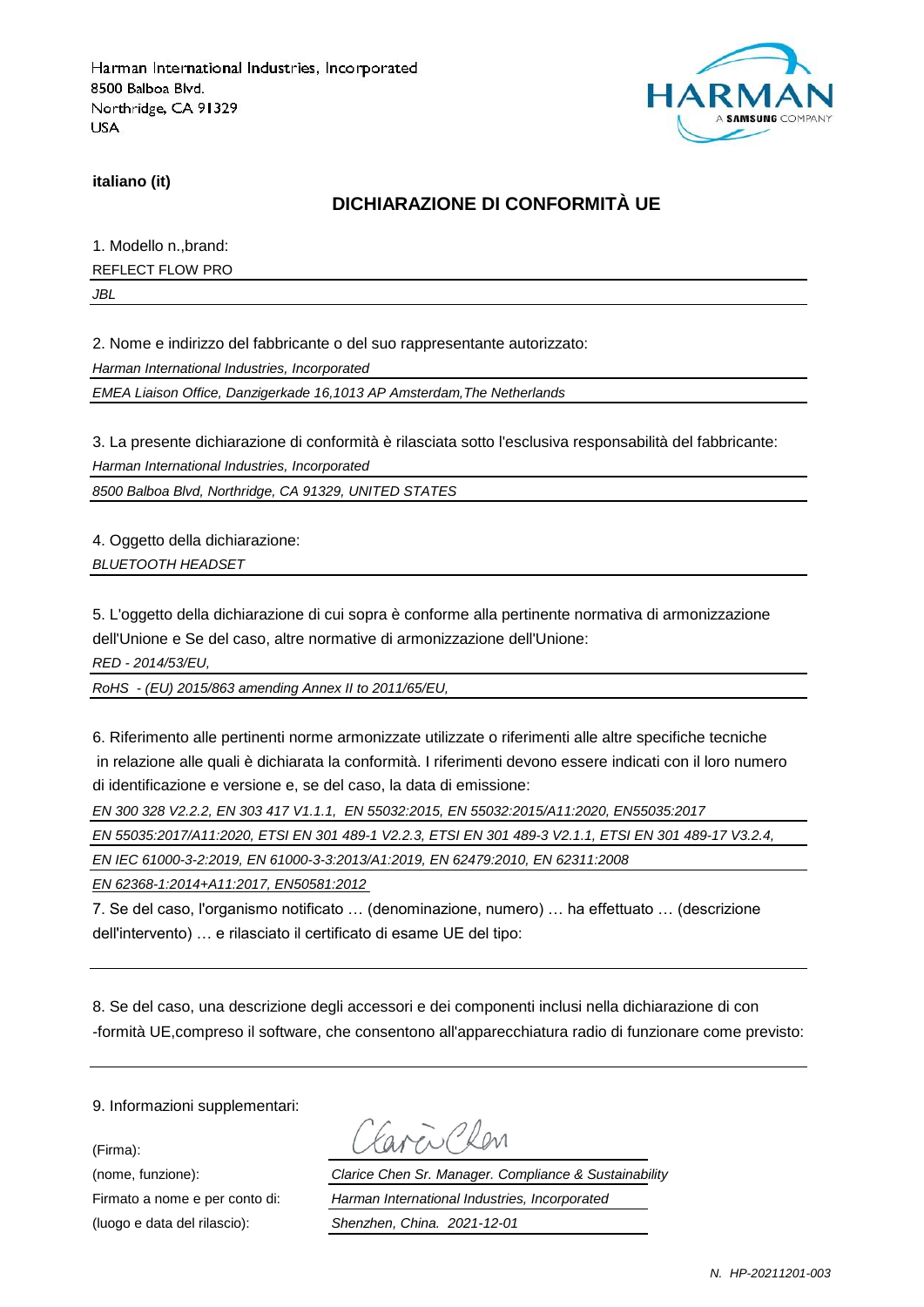

**dansk (da)**

### **EU-OVERENSSTEMMELSESERKLÆRING**

1. Model nr., mærke:

REFLECT FLOW PRO

*JBL*

2. Navn og adresse på fabrikanten eller dennes bemyndigede repræ sentant:

*Harman International Industries, Incorporated*

*EMEA Liaison Office, Danzigerkade 16,1013 AP Amsterdam,The Netherlands*

3. Denne overensstemmelseserklæring udstedes på fabrikantens ansvar:

*Harman International Industries, Incorporated*

*8500 Balboa Blvd, Northridge, CA 91329, UNITED STATES*

4. Erklæringens genstand: *BLUETOOTH HEADSET*

5. Genstanden for erklæringen, som beskrevet ovenfor, er i overensstemmelse med den relevante EU-harmoniseringslovgivning og Eventuelt anden EU-harmoniseringslovgivning:

*RED - 2014/53/EU,*

*RoHS - (EU) 2015/863 amending Annex II to 2011/65/EU,*

6.Henvisninger til de relevante anvendte harmoniserede standarder eller henvisninger til de andre tekniske specifikationer, som der erklæres overensstemmelse med. Henvisninger angives med deres identifikationsnummer og version og eventuelt udstedelsesdato:

*EN 300 328 V2.2.2, EN 303 417 V1.1.1, EN 55032:2015, EN 55032:2015/A11:2020, EN55035:2017*

*EN 55035:2017/A11:2020, ETSI EN 301 489-1 V2.2.3, ETSI EN 301 489-3 V2.1.1, ETSI EN 301 489-17 V3.2.4,* 

*EN IEC 61000-3-2:2019, EN 61000-3-3:2013/A1:2019, EN 62479:2010, EN 62311:2008*

*EN 62368-1:2014+A11:2017, EN50581:2012* 

7. Hvor det er relevant, det bemyndigede organ … (navn, nummer) har foretaget … (beskrivelse af aktiviteten) … og udstedt EU-typeafprøvningsattest:

8. I givet fald beskrivelse af tilbehør og komponenter, herunder software, som får radioudstyret til at fungere efter hensigten og er dækket af EU-overensstemmelseserklæringen:

9. Supplerende oplysninger:

(Underskrift):

(udstedelsessted og -dato): *Shenzhen, China. 2021-12-01*

(navn, stilling) (underskrift): *Clarice Chen Sr. Manager. Compliance & Sustainability* Underskrevet for og på vegne af: *Harman International Industries, Incorporated*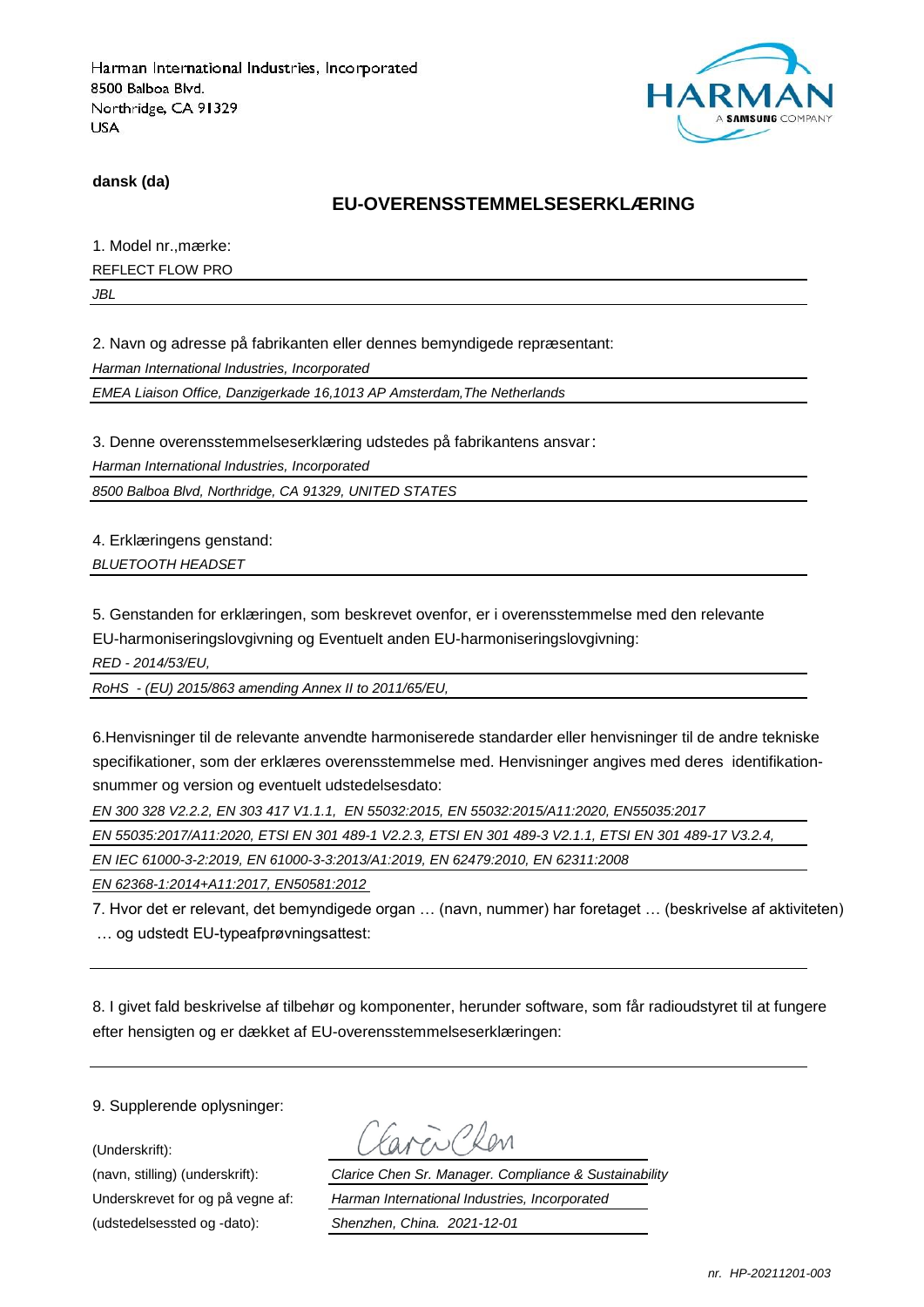

**ελληνικά (el)**

#### **ΔΗΛΩΣΗ ΣΥΜΜΟΡΦΩΣΗΣ ΕΕ**

1. Αριθμός μοντέλου, εμπορικό σήμα: REFLECT FLOW PRO

*JBL*

2. Όνομα και διεύθυνση του κατασκευαστή ή του εξουσιοδοτημένου αντιπροσώπου του:

*Harman International Industries, Incorporated*

*EMEA Liaison Office, Danzigerkade 16,1013 AP Amsterdam,The Netherlands*

3. Η παρούσα δήλωση συμμόρφωσης εκδίδεται με αποκλειστική ευθύνη του κατασκευαστή:

*Harman International Industries, Incorporated*

*8500 Balboa Blvd, Northridge, CA 91329, UNITED STATES*

4.Αντικείμενο της δήλωσης: *BLUETOOTH HEADSET*

5. Ο στόχος της δήλωσης που περιγράφεται παραπάνω είναι σύμφωνος προς τη σχετική ενωσιακή νομοθεσία εναρμόνισης και Άλλη ενωσιακή νομοθεσία εναρμόνισης, κατά περίπτωση *RED - 2014/53/EU,*

*RoHS - (EU) 2015/863 amending Annex II to 2011/65/EU,*

6. Αναφορές στα σχετικά εναρμονισμένα πρότυπα που χρησιμοποιούνται ή αναφορές στις λοιπές τεχνικές προδιαγραφές σε σχέση με τις οποίες δηλώνεται η συμμόρφωση. Οι αναφορές πρέπει να απαριθμούνται με τον αριθμό αναγνώρισης και την έκδοση και, κατά περίπτωση, την ημερομηνία δημοσίευσής τους: *EN 300 328 V2.2.2, EN 303 417 V1.1.1, EN 55032:2015, EN 55032:2015/A11:2020, EN55035:2017*

*EN 55035:2017/A11:2020, ETSI EN 301 489-1 V2.2.3, ETSI EN 301 489-3 V2.1.1, ETSI EN 301 489-17 V3.2.4,* 

*EN IEC 61000-3-2:2019, EN 61000-3-3:2013/A1:2019, EN 62479:2010, EN 62311:2008*

*EN 62368-1:2014+A11:2017, EN50581:2012* 

7.Όπου έχει εφαρμογή, ο κοινοποιημένος οργανισμός … (ονομασία, αριθμός) … πραγματοποίησε (περιγραφή της παρέμβασης) … και εξέδωσε το πιστοποιητικό εξέτασης τύπου ΕΕ:

8.Όπου έχει εφαρμογή, περιγραφή των παρελκόμενων και εξαρτημάτων, συμπεριλαμβανομένου του λογισμικού, που επιτρέπουν στον ραδιοεξοπλισμό να λειτουργεί όπως προβλέπεται και που καλύπτ -N43ονται από τη δήλωση συμμόρφωσης:

9. Συμπληρωματικές πληροφορίες:

(υπογραφή):

(τόπος και ημερομηνία έκδοσης): *Shenzhen, China. 2021-12-01*

(όνομα, θέση): *Clarice Chen Sr. Manager. Compliance & Sustainability* Υπογραφή για λογαριασμό εξ ονόματος: *Harman International Industries, Incorporated*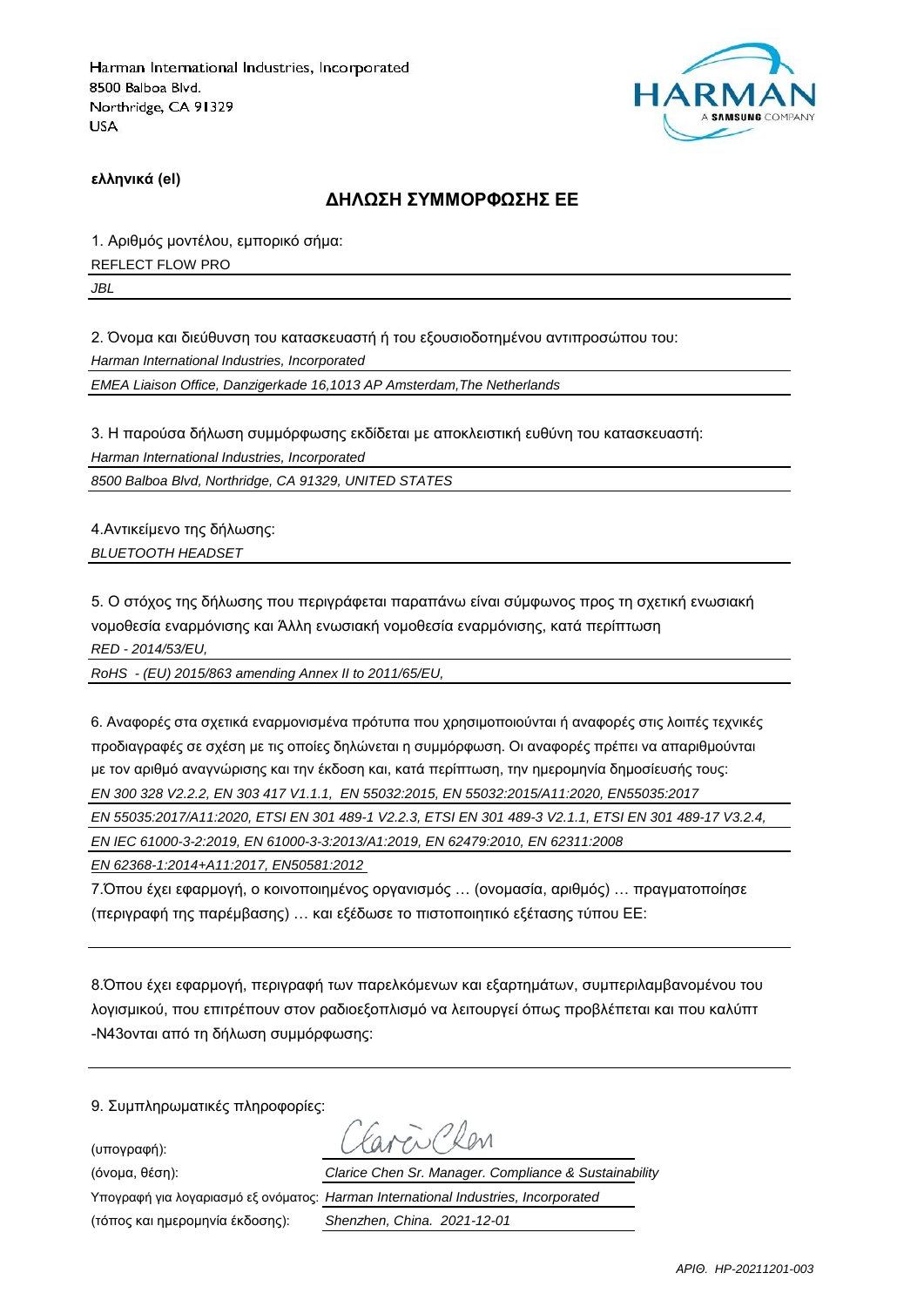

**français (fr)**

#### **DECLARATION UE DE CONFORMITE**

1. numéro de modèle,marque:

REFLECT FLOW PRO

*JBL*

2. Nom et adresse du fabricant ou de son mandataire:

*Harman International Industries, Incorporated*

*EMEA Liaison Office, Danzigerkade 16,1013 AP Amsterdam,The Netherlands*

3. La présente déclaration de conformité est établie sous la seule responsabilité du fabricant:

*Harman International Industries, Incorporated*

*8500 Balboa Blvd, Northridge, CA 91329, UNITED STATES*

4. Objet de la déclaration: *BLUETOOTH HEADSET*

5. L'objet de la déclaration décrit ci-dessus est conforme à la législation d'harmonisation de l'Union applicable et Autres législations d'harmonisation de l'Union, s'il y a lieu:

*RED - 2014/53/EU,*

*RoHS - (EU) 2015/863 amending Annex II to 2011/65/EU,*

6. Références des normes harmonisées pertinentes appliquées ou des autres spécifications techniques par rapport auxquelles la conformité est déclarée. Il faut indiquer, pour chaque référence, le numéro d'identification, la version et, le cas échéant, la date d'émission:

*EN 300 328 V2.2.2, EN 303 417 V1.1.1, EN 55032:2015, EN 55032:2015/A11:2020, EN55035:2017*

*EN 55035:2017/A11:2020, ETSI EN 301 489-1 V2.2.3, ETSI EN 301 489-3 V2.1.1, ETSI EN 301 489-17 V3.2.4,* 

*EN IEC 61000-3-2:2019, EN 61000-3-3:2013/A1:2019, EN 62479:2010, EN 62311:2008*

*EN 62368-1:2014+A11:2017, EN50581:2012* 

7.S'il y a lieu: l'organisme notifié … (nom, numéro) … a réalisé … (description de l'intervention) … et a délivré le certificat d'examen UE de type:

8.S'il y a lieu, description des accessoires et des éléments (y compris logiciels) qui permettent à l'équipement radioélectrique de fonctionner selon sa destination et qui sont couverts par la déclaration UE de conformité:

9. Informations complémentaires:

(Signature):

(nom, fonction): *Clarice Chen Sr. Manager. Compliance & Sustainability* Signé par et au nom de: *Harman International Industries, Incorporated* (lieu et date d'émission): *Shenzhen, China. 2021-12-01*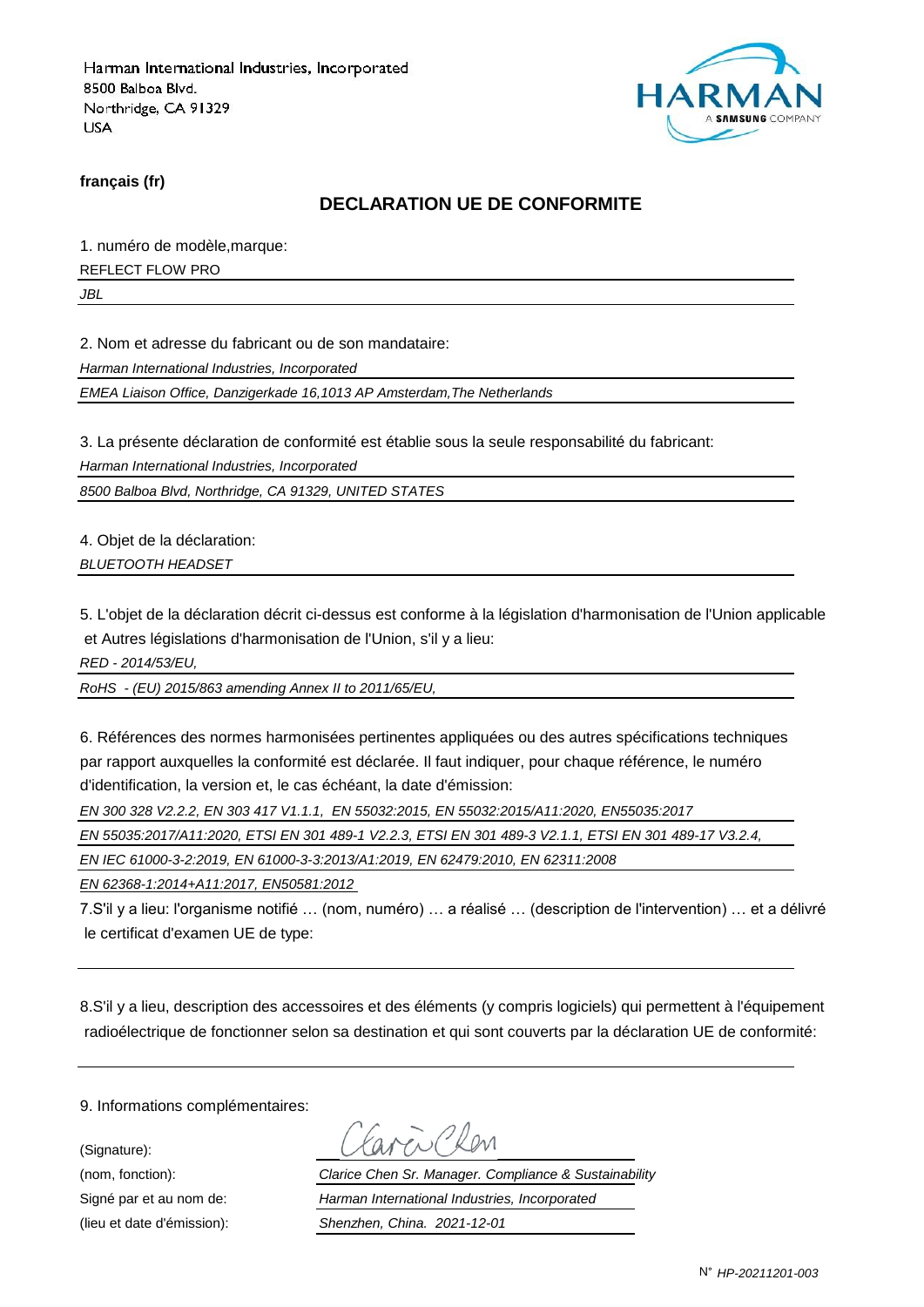

**latviešu valoda (lv)**

## **ES ATBILSTĪBAS DEKLARĀCIJA**

1. Modela Nr.,brand:

REFLECT FLOW PRO

*JBL*

2. Ražotāja vai viņa pilnvarotā pārstāvja vārds, uzvārds/nosaukums un adrese:

*Harman International Industries, Incorporated*

*EMEA Liaison Office, Danzigerkade 16,1013 AP Amsterdam,The Netherlands*

3. Šī atbilstības deklarācija ir izdota vienīgi uz šāda ražotāja atbildību: *Harman International Industries, Incorporated 8500 Balboa Blvd, Northridge, CA 91329, UNITED STATES*

4. Deklarācijas priekšmets: *BLUETOOTH HEADSET*

5. Iepriekš aprakstītais deklarācijas priekšmets atbilst attiecīgajam Savienības saskaņotajam tiesību aktam un Citam Savienības saskaņotajam tiesību aktam, ja piemērojams

*RED - 2014/53/EU,*

*RoHS - (EU) 2015/863 amending Annex II to 2011/65/EU,*

6. Atsauces uz attiecīgajiem izmantojamiem saskaņotajiem standartiem vai uz citām tehniskajām specifikācijām ,attiecībā uz ko tiek deklarēta atbilstība. Atsauces jāuzskaita ar to identifikācijas numuriem un versijām un attiecīgā gadījumā ar izdošanas datumu:

*EN 300 328 V2.2.2, EN 303 417 V1.1.1, EN 55032:2015, EN 55032:2015/A11:2020, EN55035:2017*

*EN 55035:2017/A11:2020, ETSI EN 301 489-1 V2.2.3, ETSI EN 301 489-3 V2.1.1, ETSI EN 301 489-17 V3.2.4,* 

*EN IEC 61000-3-2:2019, EN 61000-3-3:2013/A1:2019, EN 62479:2010, EN 62311:2008*

*EN 62368-1:2014+A11:2017, EN50581:2012* 

7. Attiecīgā gadījumā paziņotā struktūra … (nosaukums, numurs) … ir veikusi … (darbības apraksts) … un izdevusi ES tipa pārbaudes sertifikātu:

8.Attiecīgā gadījumā palīgierīču un komponentu apraksts, ieskaitot programmatūras aprakstu,kas nodrošina radioiekārtas paredzēto darbību un uz ko attiecas ES atbilstības deklarācija:

9. Papildinformācija:

(Paraksts):

(izdošanas vieta un datums): *Shenzhen, China. 2021-12-01*

(vārds, uzvārds, amats): *Clarice Chen Sr. Manager. Compliance & Sustainability* Parakstīts šādas personas vārdā: *Harman International Industries, Incorporated*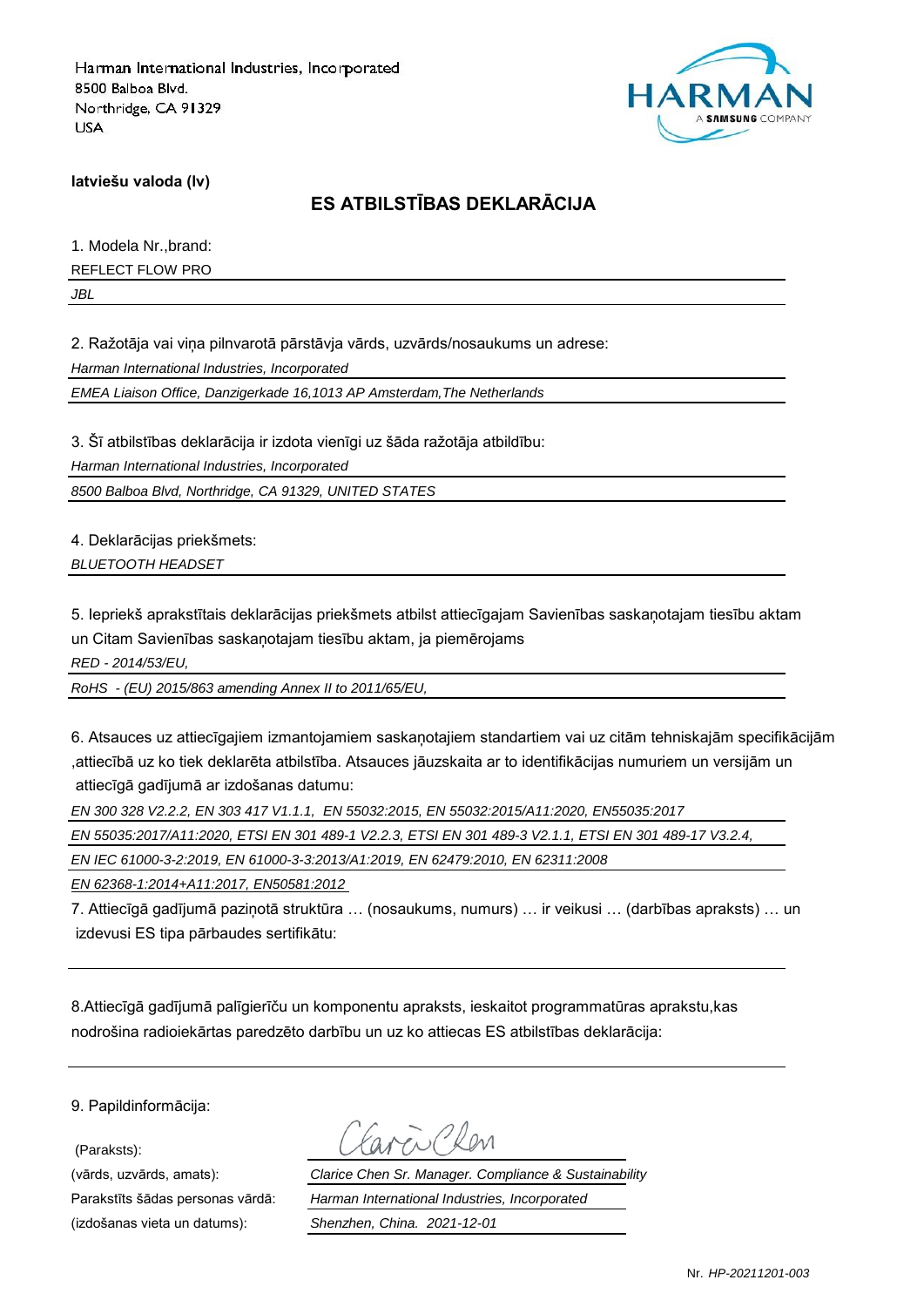

**lietuvių kalba (lt)**

#### **ES ATITIKTIES DEKLARACIJA**

1. Modelio Nr., Prekės ženklas:

REFLECT FLOW PRO

*JBL*

2. Gamintojo arba jo įgaliotojo atstovo pavadinimas ir adresas:

*Harman International Industries, Incorporated*

*EMEA Liaison Office, Danzigerkade 16,1013 AP Amsterdam,The Netherlands*

3. Ši atitikties deklaracija išduota tik gamintojo atsakomybe:

*Harman International Industries, Incorporated*

*8500 Balboa Blvd, Northridge, CA 91329, UNITED STATES*

4. Deklaracijos objektas:

*BLUETOOTH HEADSET*

5. Pirmiau aprašytas deklaracijos objektas atitinka susijusius derinamuosius Sąjungos teisės aktus ir kitus derinamuosius Sąjungos teisės aktus, jeigu taikoma.

*RED - 2014/53/EU,*

*RoHS - (EU) 2015/863 amending Annex II to 2011/65/EU,*

6. Nuorodos į susijusius taikytus darniuosius standartus arba kitas technines specifikacijas, pagal kurias buvo deklaruota atitiktis. Nuorodos turi būti išvardijamos nurodant jų identifikacinius numerius,ersijas ir, kai taikoma, paskelbimo datas:

*EN 300 328 V2.2.2, EN 303 417 V1.1.1, EN 55032:2015, EN 55032:2015/A11:2020, EN55035:2017*

*EN 55035:2017/A11:2020, ETSI EN 301 489-1 V2.2.3, ETSI EN 301 489-3 V2.1.1, ETSI EN 301 489-17 V3.2.4,* 

*EN IEC 61000-3-2:2019, EN 61000-3-3:2013/A1:2019, EN 62479:2010, EN 62311:2008*

*EN 62368-1:2014+A11:2017, EN50581:2012* 

7. Kai taikytina, notifikuotoji įstaiga … (pavadinimas, numeris)… atliko… (dalyvavimo procese aprašymas) ir išdavė ES tipo tyrimo sertifikatą:

8. Kai taikytina, pagalbinių įtaisų ir komponentų, įskaitant programinę įrangą, kurie leidžia radijo įrenginiams veikti pagal paskirtį ir yra įtraukti į ES atitikties deklaraciją, aprašas:

9. Papildoma informacija:

(Parašas):

(išdavimo data ir vieta): *Shenzhen, China. 2021-12-01*

(vardas ir pavardė, pareigos): *Clarice Chen Sr. Manager. Compliance & Sustainability* Už ką ir kieno vardu pasirašyta: *Harman International Industries, Incorporated*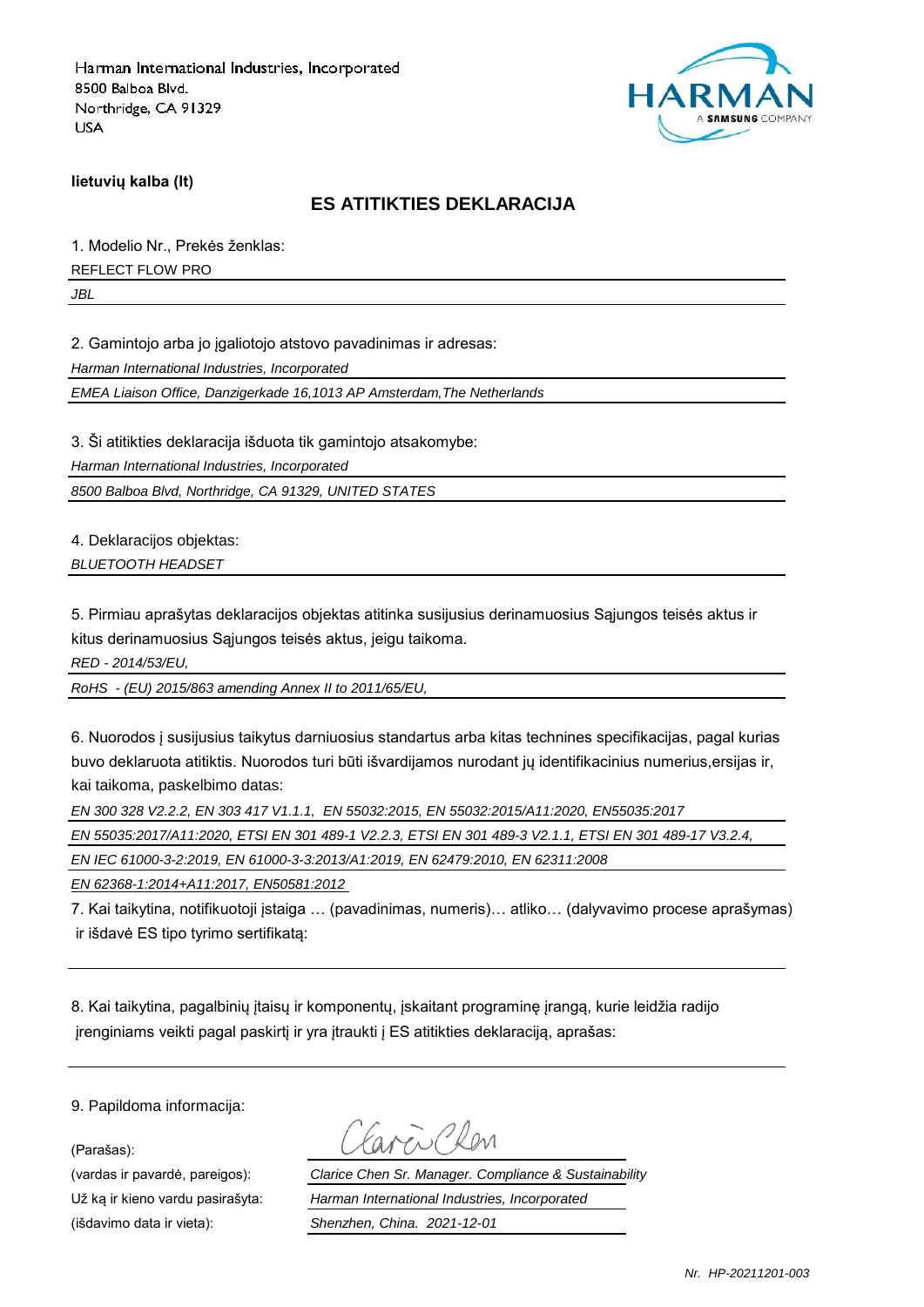

**Nederlands (nl)**

#### **EU-CONFORMITEITSVERKLARING**

1.Model nr.,Merk:

REFLECT FLOW PRO

*JBL*

2. Naam en adres van de fabrikant of zijn gemachtigde:

*Harman International Industries, Incorporated*

*EMEA Liaison Office, Danzigerkade 16,1013 AP Amsterdam,The Netherlands*

3. Deze conformiteitsverklaring wordt afgegeven onder volledige verantwoordelijkheid van de fabrikant:

*Harman International Industries, Incorporated*

*8500 Balboa Blvd, Northridge, CA 91329, UNITED STATES*

4. Voorwerp van de verklaring: *BLUETOOTH HEADSET*

5.Het hierboven beschreven voorwerp van de verklaring is in overeenstemming met de desbetreffende harmonisatiewetgeving van de Unie en andere harmonisatiewetgeving van de Unie, indien van toepassing: *RED - 2014/53/EU,*

*RoHS - (EU) 2015/863 amending Annex II to 2011/65/EU,*

6. Vermelding van de toegepaste relevante geharmoniseerde normen of van de andere technische specificaties waarop de conformiteitsverklaring betrekking heeft. Bij de opgave van de referenties moeten het identificatie nummer en de versie en, in voorkomend geval, de datum van publicatie worden vermeld:

*EN 300 328 V2.2.2, EN 303 417 V1.1.1, EN 55032:2015, EN 55032:2015/A11:2020, EN55035:2017*

*EN 55035:2017/A11:2020, ETSI EN 301 489-1 V2.2.3, ETSI EN 301 489-3 V2.1.1, ETSI EN 301 489-17 V3.2.4,* 

*EN IEC 61000-3-2:2019, EN 61000-3-3:2013/A1:2019, EN 62479:2010, EN 62311:2008*

*EN 62368-1:2014+A11:2017, EN50581:2012* 

7.(Indien van toepassing) De aangemelde instantie … (naam, nummer) … heeft een … (beschrijving van de werkzaamheden) … uitgevoerd en het certificaat van EU-typeonderzoek … afgegeven:

8. Indien van toepassing, beschrijving van de accessoires en onderdelen, die het mogelijk maken dat de radioapparatuur functioneert zoals bedoeld en die onder de EU-conformiteitsverklaring vallen:

9. Aanvullende informatie:

 (Handtekening): (plaats en datum van afgifte): *Shenzhen, China. 2021-12-01*

(naam, functie): *Clarice Chen Sr. Manager. Compliance & Sustainability* Ondertekend voor en namens: *Harman International Industries, Incorporated*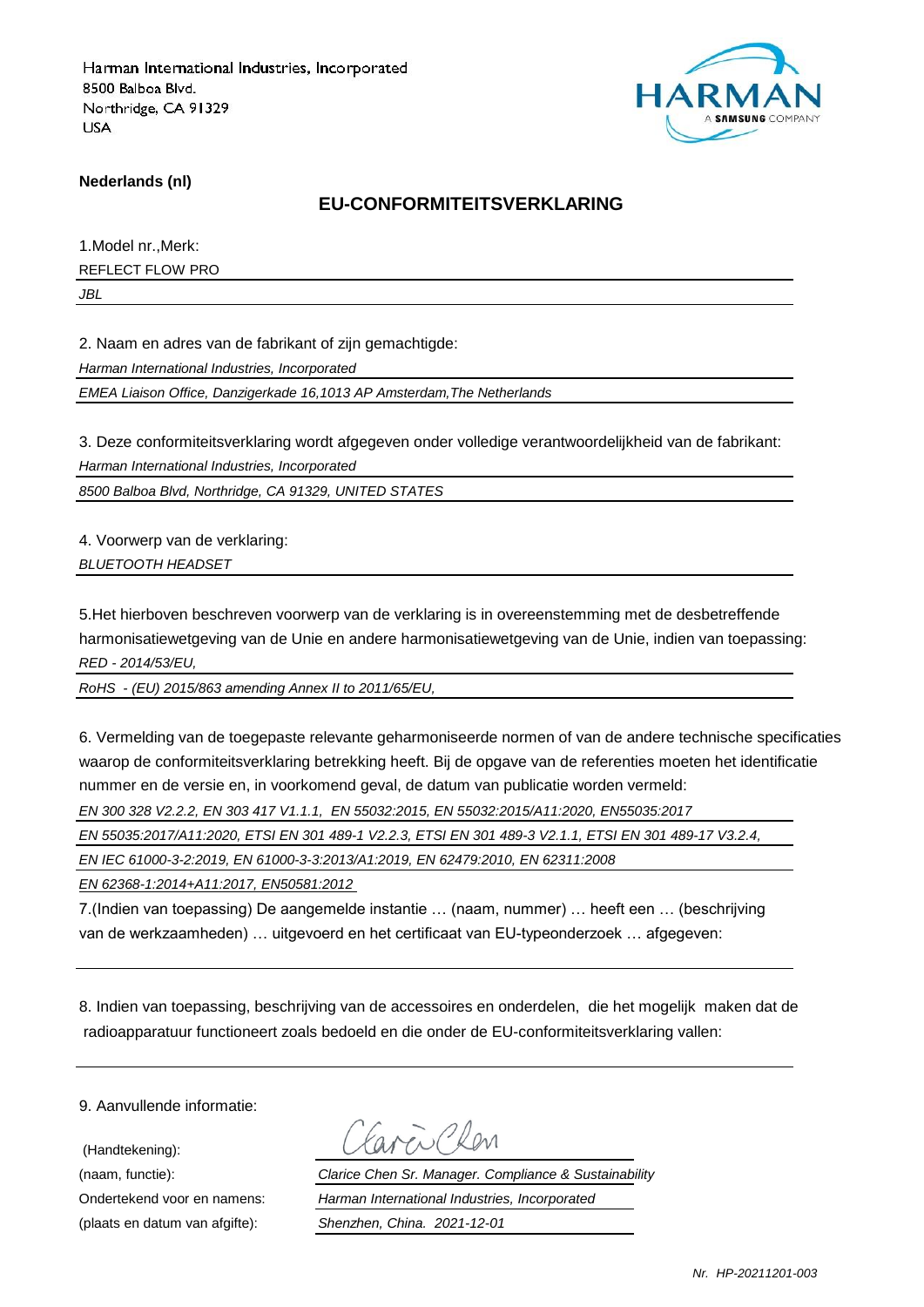

**Română (ro)**

### **DECLARAȚIA UE DE CONFORMITATE**

1. Număr model, marcă:

REFLECT FLOW PRO

*JBL*

2. Denumirea și adresa producătorului sau a reprezentantului său autorizat:

*Harman International Industries, Incorporated*

*EMEA Liaison Office, Danzigerkade 16,1013 AP Amsterdam,The Netherlands*

3. Prezenta declarație de conformitate este emisă pe răspunderea exclusivă a producătorului:

*Harman International Industries, Incorporated*

*8500 Balboa Blvd, Northridge, CA 91329, UNITED STATES*

4.Obiectul declarației: *BLUETOOTH HEADSET*

5. Obiectul declarației descris mai sus este în conformitate cu legislația relevantă de armonizare a Uniunii: și După caz, alte acte din legislația de armonizare a Uniunii

*RED - 2014/53/EU,*

*RoHS - (EU) 2015/863 amending Annex II to 2011/65/EU,*

6. Trimiterile la standardele armonizate relevante folosite sau trimiterile la alte specificații tehnice în legătură cu care se declară conformitatea. Referințele sunt enumerate împreună cu numerele de identificare și cu versiunea acestora precum și cu data eliberării, după caz:

*EN 300 328 V2.2.2, EN 303 417 V1.1.1, EN 55032:2015, EN 55032:2015/A11:2020, EN55035:2017*

*EN 55035:2017/A11:2020, ETSI EN 301 489-1 V2.2.3, ETSI EN 301 489-3 V2.1.1, ETSI EN 301 489-17 V3.2.4,* 

*EN IEC 61000-3-2:2019, EN 61000-3-3:2013/A1:2019, EN 62479:2010, EN 62311:2008*

*EN 62368-1:2014+A11:2017, EN50581:2012* 

7. După caz, organismul notificat … (denumire, număr) ... a efectuat … (descrierea intervenției) și a emis certificatul de examinare UE de tip:

8. După caz, o descriere a accesoriilor și componentelor, inclusiv a produselor software, care permit echipamentelor radio să functioneze corespunzător și care sunt incluse în declaratia de conformitate:

9. Informații suplimentare:

(Semnătura):

Carci Clen

(numele, funcția) : *Clarice Chen Sr. Manager. Compliance & Sustainability* Semnat pentru și în numele: *Harman International Industries, Incorporated* (locul și data emiterii): *Shenzhen, China. 2021-12-01*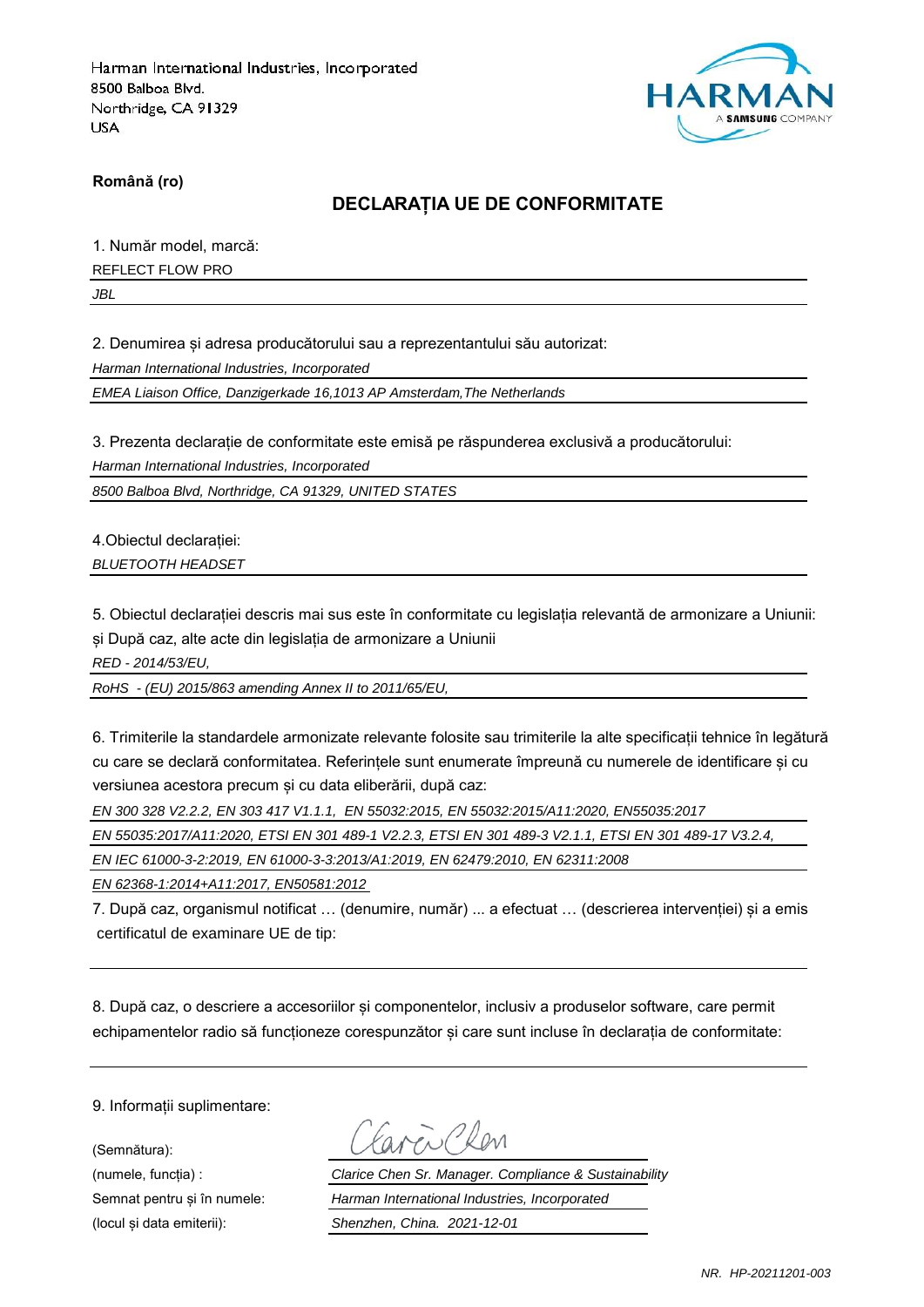

**Suomi (fi)**

### **EU-VAATIMUSTENMUKAISUUSVAKUUTUS**

1. Malli nro.,merkki:

REFLECT FLOW PRO

*JBL*

2. Valmistajan tai sen valtuutetun edustajan nimi ja osoite:

*Harman International Industries, Incorporated*

*EMEA Liaison Office, Danzigerkade 16,1013 AP Amsterdam,The Netherlands*

3. Tämä vaatimustenmukaisuusvakuutus on annettu valmistajan yksinomaisella vastuulla:

*Harman International Industries, Incorporated*

*8500 Balboa Blvd, Northridge, CA 91329, UNITED STATES*

4. Vakuutuksen kohde: *BLUETOOTH HEADSET*

5. Edellä kuvattu vakuutuksen kohde on asiaa koskevan unionin yhdenmukaistamislainsäädännön vaatimusten mukainen ja Muu unionin yhdenmukaistamissäädös (tapauksen mukaan):

*RED - 2014/53/EU,*

*RoHS - (EU) 2015/863 amending Annex II to 2011/65/EU,*

6. Viittaus niihin asiaankuuluviin yhdenmukaistettuihin standardeihin, joita on käytetty, tai viittaus muihin teknisiin eritelmiin, joiden perusteella vaatimustenmukaisuusvakuutus on annettu. Viittausten luettelossa on mainittava niiden tunnistenumero ja versio ja tapauksen mukaan antopäivä:

*EN 300 328 V2.2.2, EN 303 417 V1.1.1, EN 55032:2015, EN 55032:2015/A11:2020, EN55035:2017*

*EN 55035:2017/A11:2020, ETSI EN 301 489-1 V2.2.3, ETSI EN 301 489-3 V2.1.1, ETSI EN 301 489-17 V3.2.4,* 

*EN IEC 61000-3-2:2019, EN 61000-3-3:2013/A1:2019, EN 62479:2010, EN 62311:2008*

*EN 62368-1:2014+A11:2017, EN50581:2012* 

7. Tapauksen mukaan ilmoitettu laitos … (nimi, numero) … suoritti … (toimenpiteen kuvaus) … ja antoi EU-tyyppitarkastustodistuksen: …

8. Tapauksen mukaan kuvaus lisälaitteista ja osista, myös ohjelmistoista, jotka mahdollistavat radiolaitteen käyttötarkoituksen mukaisen käytön ja jotka EU-vaatimustenmukaisuusvakuutus kattaa:

9. Lisätietoja:

(allekirjoitus):

(antamispaikka ja -päivämäärä): *Shenzhen, China. 2021-12-01*

(nimi, tehtävä): *Clarice Chen Sr. Manager. Compliance & Sustainability* Seuraavan puolesta allekirjoittanut: *Harman International Industries, Incorporated*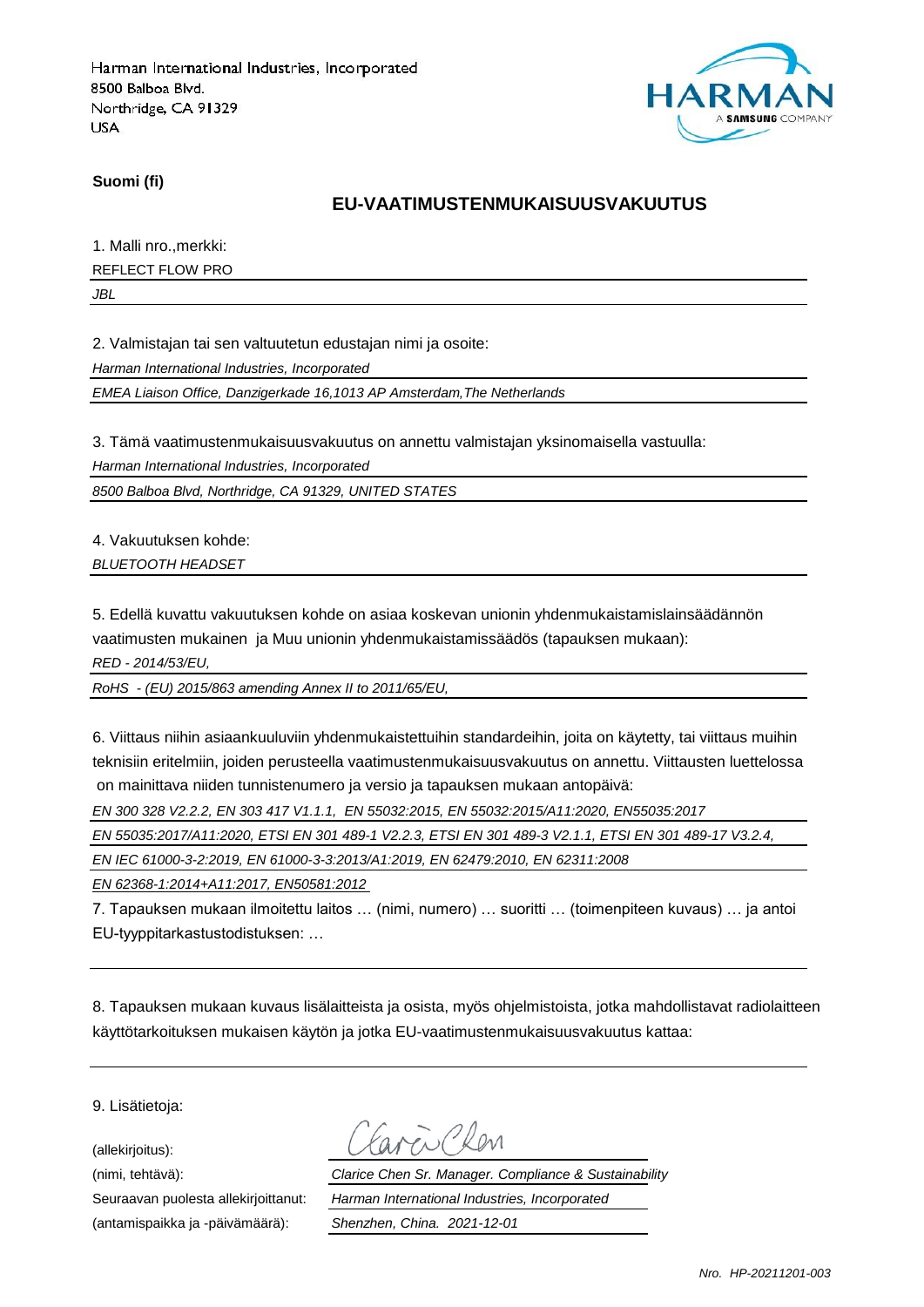

**magyar (hu)**

# **EU-MEGFELELŐSÉGI NYILATKOZAT**

1.Modellazonosító,márka:

REFLECT FLOW PRO

*JBL*

2. A gyártó vagy meghatalmazott képviselőjének neve és címe:

*Harman International Industries, Incorporated*

*EMEA Liaison Office, Danzigerkade 16,1013 AP Amsterdam,The Netherlands*

3. Ezt a megfelelőségi nyilatkozatot a gyártó kizárólagos felelőssége mellett adják ki:

*Harman International Industries, Incorporated*

*8500 Balboa Blvd, Northridge, CA 91329, UNITED STATES*

4. A nyilatkozat tárgya: *BLUETOOTH HEADSET*

5. A fent ismertetett nyilatkozat tárgya megfelel a vonatkozó uniós harmonizációs jogszabályoknak és adott esetben egyéb uniós harmonizációs jogszabály

*RED - 2014/53/EU,*

*RoHS - (EU) 2015/863 amending Annex II to 2011/65/EU,*

6.Az alkalmazott harmonizált szabványokra való hivatkozás vagy az azokra az egyéb műszaki előírásokra való hivatkozás, amelyekkel kapcsolatban megfelelőségi nyilatkozatot tetteké. A hivatkozásokat az azonosító számokkal együtt és a megfelelő verzió feltüntetésével kell megadni, adott esetben a kiállítás dátumával együtt: *EN 300 328 V2.2.2, EN 303 417 V1.1.1, EN 55032:2015, EN 55032:2015/A11:2020, EN55035:2017*

*EN 55035:2017/A11:2020, ETSI EN 301 489-1 V2.2.3, ETSI EN 301 489-3 V2.1.1, ETSI EN 301 489-17 V3.2.4,* 

*EN IEC 61000-3-2:2019, EN 61000-3-3:2013/A1:2019, EN 62479:2010, EN 62311:2008*

*EN 62368-1:2014+A11:2017, EN50581:2012* 

7.A(z) ... (nevű, számú)… bejelentett szervezet adott esetben elvégezte a(z) … (a beavatkozás ismertetése) …, és a következő EU-típusvizsgálati tanúsítványt adta ki:

8. Adott esetben a tartozékok és alkatrészek leírása, ideértve a rádióberendezés rendeltetésszerű használatát lehetővé tévő és az EU-megfelelőségi nyilatkozat hatályába tartozó szoftvereket is:

9. További információk:

(aláírás):

(a kiállítás helye és dátuma): *Shenzhen, China. 2021-12-01*

(név, beosztás): *Clarice Chen Sr. Manager. Compliance & Sustainability* nevében megbízásából írták alá: *Harman International Industries, Incorporated*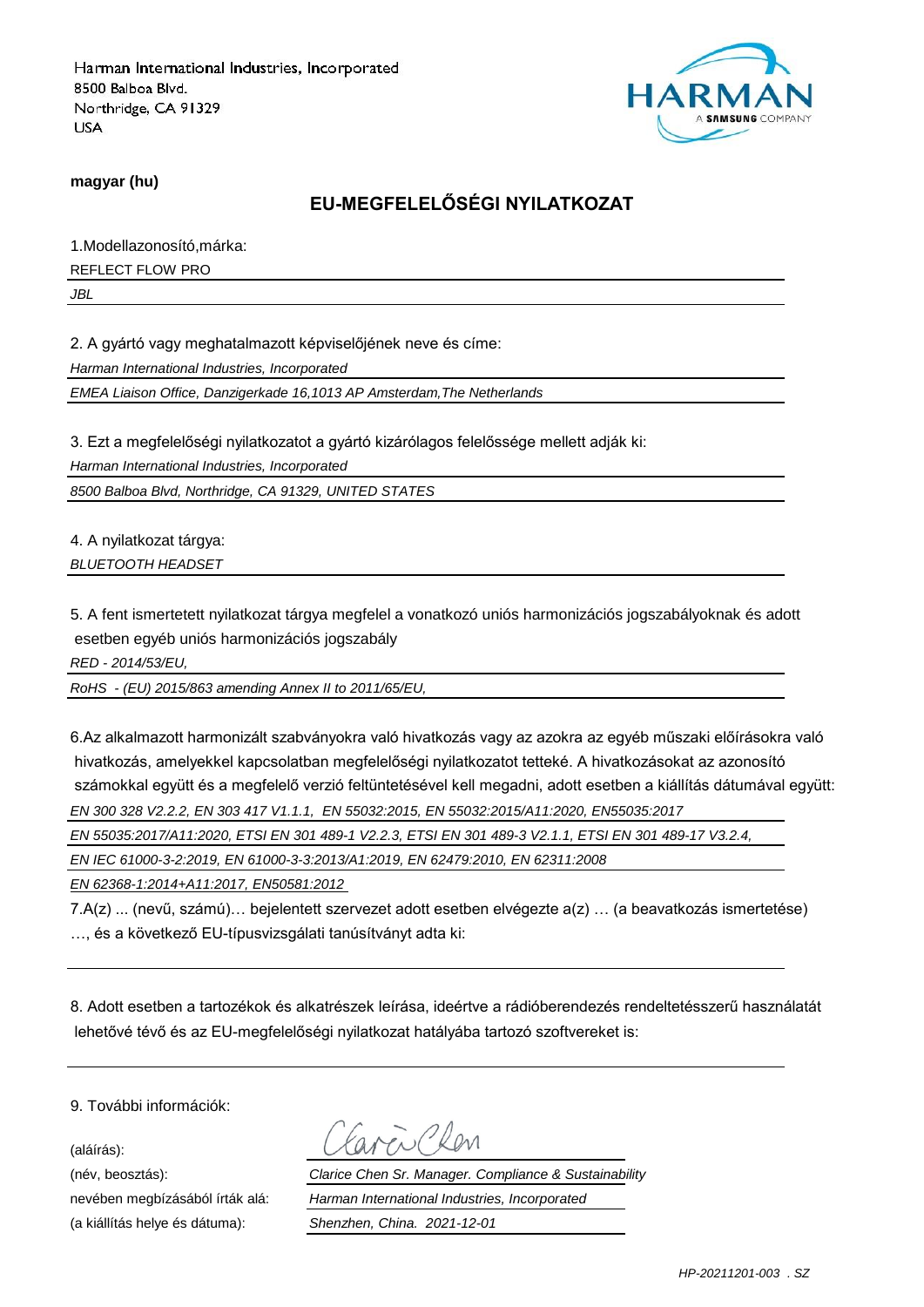

**polski (pl)**

### **DEKLARACJA ZGODNOŚCI UE**

1. Nazwa modelu,Marka: REFLECT FLOW PRO

*JBL*

2. Nazwa i adres producenta lub jego upoważnionego przedstawiciela:

*Harman International Industries, Incorporated*

*EMEA Liaison Office, Danzigerkade 16,1013 AP Amsterdam,The Netherlands*

3. Niniejszą deklarację zgodności wydaje się na wyłączną odpowiedzialność producenta:

*Harman International Industries, Incorporated*

*8500 Balboa Blvd, Northridge, CA 91329, UNITED STATES*

4. Przedmiot deklaracji:

*BLUETOOTH HEADSET*

5.Wymieniony powyżej przedmiot niniejszej deklaracji jest zgodny z odnośnymi wymaganiami unijnego prawodawstwa harmonizacyjnego i innym unijnym prawodawstwem harmonizacyjnym, w stosownych przypadkach:

*RED - 2014/53/EU,*

*RoHS - (EU) 2015/863 amending Annex II to 2011/65/EU,*

6. Odwołania do odnośnych norm zharmonizowanych, które zastosowano, lub do innych specyfikacji technicznych,w stosunku do których deklarowana jest zgodność. Odwołania muszą być podane wraz z ich numerami identyfika cyjnymi i wersjami oraz w stosownych przypadkach z datą wydania:

*EN 300 328 V2.2.2, EN 303 417 V1.1.1, EN 55032:2015, EN 55032:2015/A11:2020, EN55035:2017*

*EN 55035:2017/A11:2020, ETSI EN 301 489-1 V2.2.3, ETSI EN 301 489-3 V2.1.1, ETSI EN 301 489-17 V3.2.4,* 

*EN IEC 61000-3-2:2019, EN 61000-3-3:2013/A1:2019, EN 62479:2010, EN 62311:2008*

*EN 62368-1:2014+A11:2017, EN50581:2012* 

7. W stosownych przypadkach, jednostka notyfikowana … (nazwa, numer) … przeprowadziła … (opis interwencji) … i wydała certyfikat badania typu UE:

8.W stosownych przypadkach, opis elementów dodatkowych lub komponentów, w tym oprogramowania , które umoż liwiają działanie urządzenia radiowego zgodnie z przeznaczeniem i które są objęte deklaracją zgodności UE:

9. Informacje dodatkowe:

(podpis):

Favor Chen

(imię i nazwisko, stanowisko): *Clarice Chen Sr. Manager. Compliance & Sustainability* Podpisano w imieniu: *Harman International Industries, Incorporated* (miejsce i data wydania): *Shenzhen, China. 2021-12-01*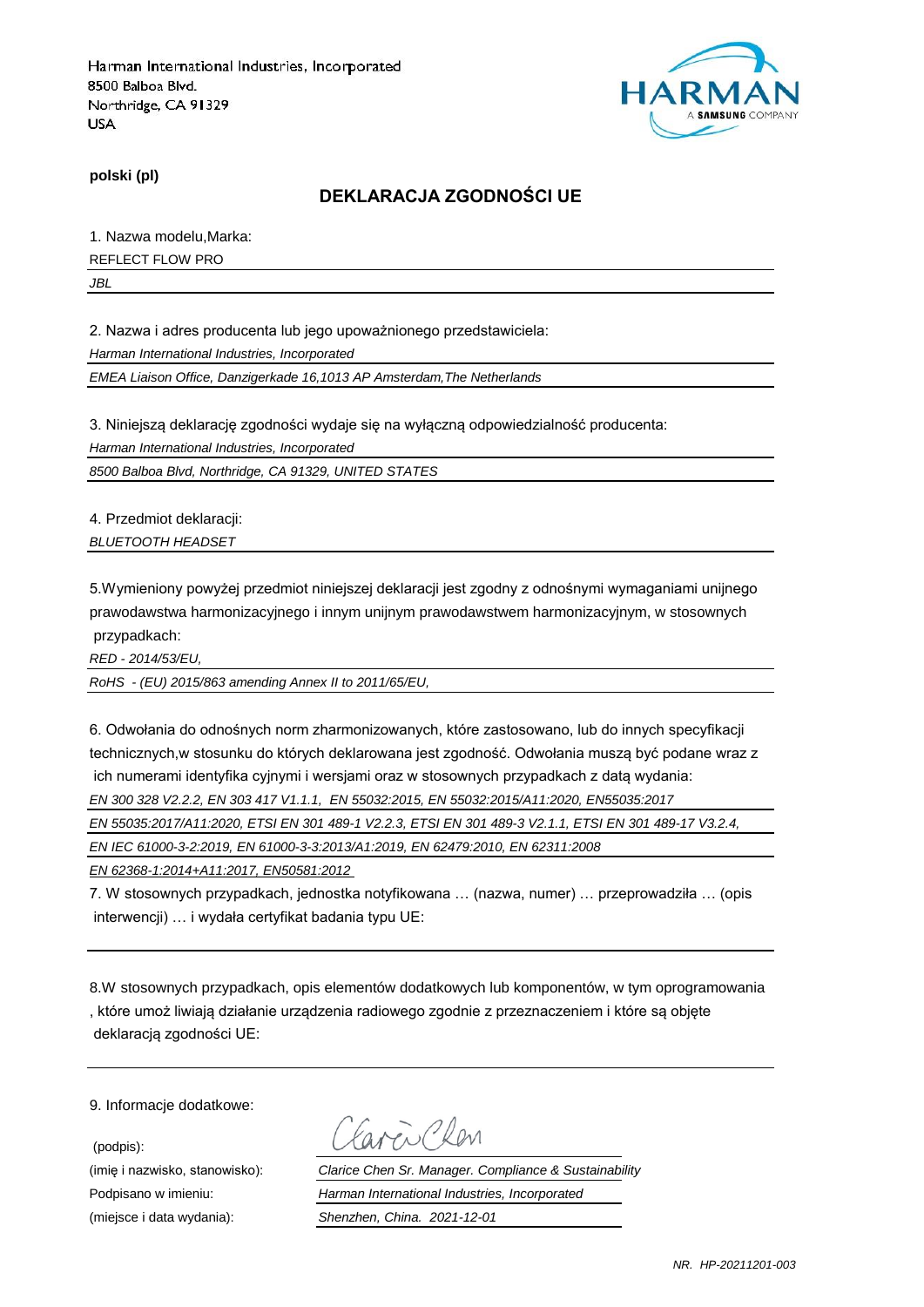

**slovenčina (sk)**

## **EÚ VYHLÁSENIE O ZHODE**

1.Číslo modelu,brand:

REFLECT FLOW PRO

*JBL*

2. Meno a adresa výrobcu alebo jeho splnomocneného zástupcu:

*Harman International Industries, Incorporated*

*EMEA Liaison Office, Danzigerkade 16,1013 AP Amsterdam,The Netherlands*

3. Toto vyhlásenie o zhode sa vydáva na výhradnú zodpovednosť výrobcu.:

*Harman International Industries, Incorporated*

*8500 Balboa Blvd, Northridge, CA 91329, UNITED STATES*

4.Predmet vyhlásenia: *BLUETOOTH HEADSET*

5. Uvedený predmet vyhlásenia je v zhode s príslušnými harmonizačnými právnymi predpismi Únie a Prípadne ďalšie harmonizačné právne predpisy Únie:

*RED - 2014/53/EU,*

*RoHS - (EU) 2015/863 amending Annex II to 2011/65/EU,*

6. Odkazy na príslušné použité harmonizované normy alebo odkazy na iné technické špecifikácie, v súvislosti s ktorými sa zhoda vyhlasuje. V rámci odkazov sa musí uviesť identifikačné číslo a verzia a prípadne dátum vydania:

*EN 300 328 V2.2.2, EN 303 417 V1.1.1, EN 55032:2015, EN 55032:2015/A11:2020, EN55035:2017*

*EN 55035:2017/A11:2020, ETSI EN 301 489-1 V2.2.3, ETSI EN 301 489-3 V2.1.1, ETSI EN 301 489-17 V3.2.4,* 

*EN IEC 61000-3-2:2019, EN 61000-3-3:2013/A1:2019, EN 62479:2010, EN 62311:2008*

*EN 62368-1:2014+A11:2017, EN50581:2012* 

7. Prípadne: notifikovaný orgán … (názov, číslo) … vykonal … (opis zásahu) … a vydal certifikát EÚ skúšky typu:

8. V príslušných prípadoch opis príslušenstva a komponentov vrátane softvéru, ktoré umožňujú rádiovému zariadeniu fungovať v súlade so zamýšľaným účelom, a na ktoré sa vzťahuje EÚ vyhlásenie o zhode:

9. Doplňujúce informácie:

(podpis):

(meno, funkcia): *Clarice Chen Sr. Manager. Compliance & Sustainability* Podpísané za a v mene: *Harman International Industries, Incorporated* (miesto a dátum vydania): *Shenzhen, China. 2021-12-01*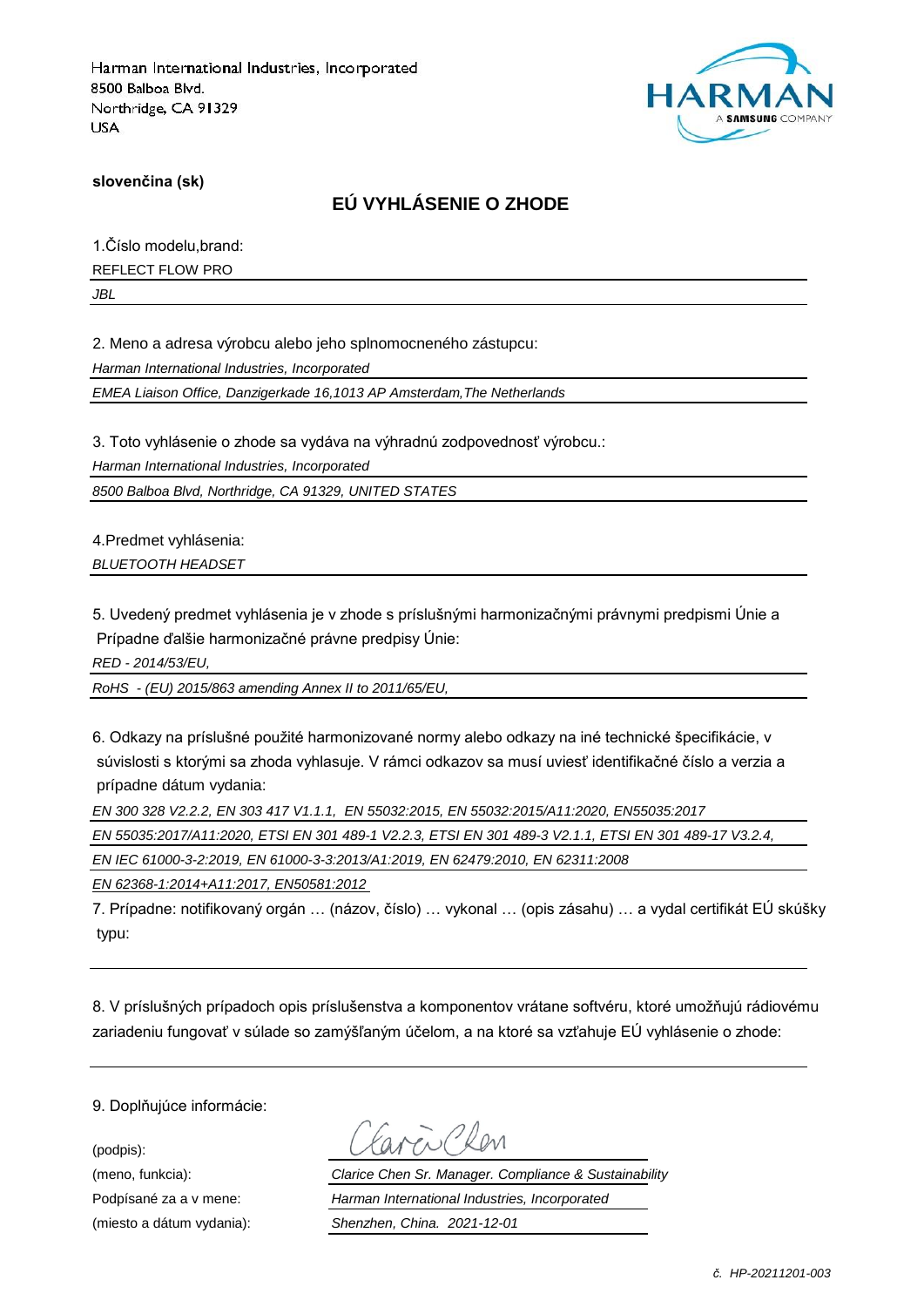

**svenska (sv)**

# **EU-FÖRSÄKRAN OM ÖVERENSSTÄMMELSE**

1. Modell nr.,varumärke**:**

REFLECT FLOW PRO

*JBL*

2. Namn på och adress till tillverkaren eller dennes representant:

*Harman International Industries, Incorporated*

*EMEA Liaison Office, Danzigerkade 16,1013 AP Amsterdam,The Netherlands*

3. Denna försäkran om överensstämmelse utfärdas på tillverkarens eget ansvar:

*Harman International Industries, Incorporated*

*8500 Balboa Blvd, Northridge, CA 91329, UNITED STATES*

4. Föremål för försäkran: *BLUETOOTH HEADSET*

5. Föremålet för försäkran ovan överensstämmer med den relevanta unionslagstiftningen om harmon -isering och Annan harmoniserad unionslagstiftning i förekommande fall

*RED - 2014/53/EU,*

*RoHS - (EU) 2015/863 amending Annex II to 2011/65/EU,*

6.Hänvisningar till de relevanta harmoniserade standarder som använts eller hänvisningar till andra tekniska specifikationer enligt vilka överensstämmelsen försäkras. Hänvisningar måste förtecknas tillsammans med identifieringsnummer och version och i förekommande fall datum för utfärdande:

*EN 300 328 V2.2.2, EN 303 417 V1.1.1, EN 55032:2015, EN 55032:2015/A11:2020, EN55035:2017*

*EN 55035:2017/A11:2020, ETSI EN 301 489-1 V2.2.3, ETSI EN 301 489-3 V2.1.1, ETSI EN 301 489-17 V3.2.4,* 

*EN IEC 61000-3-2:2019, EN 61000-3-3:2013/A1:2019, EN 62479:2010, EN 62311:2008*

*EN 62368-1:2014+A11:2017, EN50581:2012* 

7. I tillämpliga fall: det anmälda organet ... (namn, nummer) ... har utfört ... (beskrivning av åtgärd) ... och utfärdat EU- typprovningsintyg:

8. I förekommande fall en beskrivning av tillbehör och komponenter, inklusive programvara, som gör det möjligt för radioutrustningen att fungera som avsett och som täcks av en EU-försäkran om överensstämmelse:

9. Ytterligare information:

(namnteckning):

Carcio Clev

(namn, befattning): *Clarice Chen Sr. Manager. Compliance & Sustainability* Undertecknat för: *Harman International Industries, Incorporated* (ort och datum) *Shenzhen, China. 2021-12-01*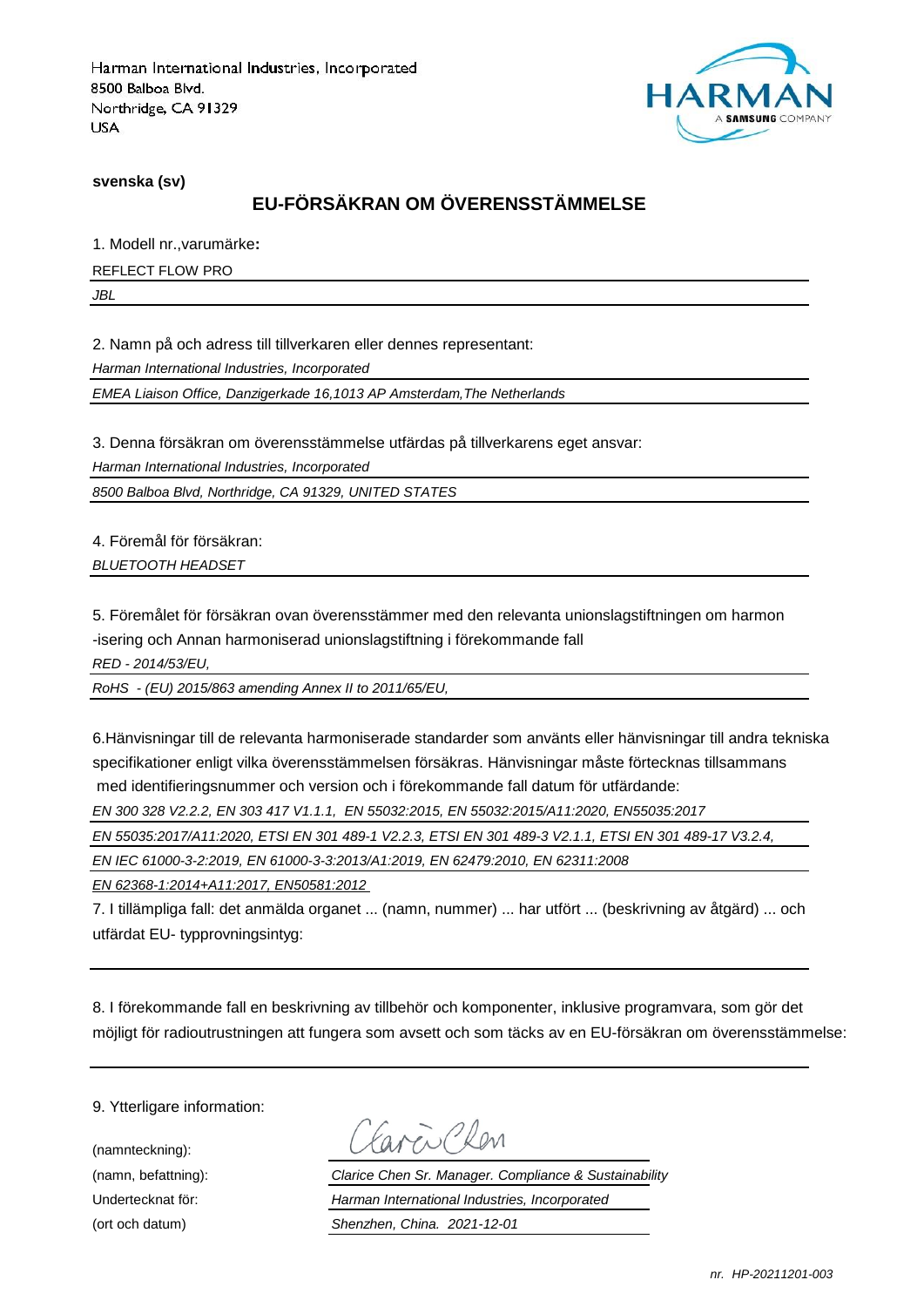

#### **Malti (mt)**

### **DIKJARAZZJONI TA' KONFORMITÀ TAL-UE**

1.Il-mudell Nru.,marka:

REFLECT FLOW PRO

*JBL*

2. L-isem u l-indirizz tal-manifattur jew tar-rappreżentant awtorizzat tiegħu:

*Harman International Industries, Incorporated*

*EMEA Liaison Office, Danzigerkade 16,1013 AP Amsterdam,The Netherlands*

3. Din id-dikjarazzjoni tal-konformità tinħareg taħt ir-responsabbiltà unika tal-manifattur:

*Harman International Industries, Incorporated*

*8500 Balboa Blvd, Northridge, CA 91329, UNITED STATES*

4.L-għan tad-dikjarazzjoni: *BLUETOOTH HEADSET*

5. L-għan tad-dikjarazzjoni deskritt hawn fuq huwa konformi mal-leġiżlazzjoni ta' armonizzazzjoni rilevanti tal -Unjon u Leġiżlazzjoni dwar l-armonizzazzjoni oħra tal-Unjoni meta tkun applikabbli

*RED - 2014/53/EU,*

*RoHS - (EU) 2015/863 amending Annex II to 2011/65/EU,*

6. Ir-referenzi għall-istandards armonizzati rilevanti li ntużaw, jew ir-referenzi għall-ispeċifikazzjonijiet tekniċi l-oħrajn li skonthom qed tiġi ddikjarata l-konformità: Ir-referenzi jridu jiġu elenkati bin-numru tal-identifikazzjoni u l-verżjoni tagħhom u, fejn applikabbli, id-data tal-ħruġ:

*EN 300 328 V2.2.2, EN 303 417 V1.1.1, EN 55032:2015, EN 55032:2015/A11:2020, EN55035:2017*

*EN 55035:2017/A11:2020, ETSI EN 301 489-1 V2.2.3, ETSI EN 301 489-3 V2.1.1, ETSI EN 301 489-17 V3.2.4,* 

*EN IEC 61000-3-2:2019, EN 61000-3-3:2013/A1:2019, EN 62479:2010, EN 62311:2008*

*EN 62368-1:2014+A11:2017, EN50581:2012* 

7.Meta applikabbli, il-korp notifikat … (l-isem, in-numru) … wettaq… (deskrizzjoni tal-intervent) … u ħareġ iċ-ċertifikat tal-eżami tat-tip tal-UE:

8. Fejn applikabbli, deskrizzjoni tal-aċċessorji u il-komponenti, inkluż is-softwer, li jippermettu t-tagħmir tar -radju jopera kif intiż u koperti mid-dikjarazzjoni tal-konformità tal-UE:

9. Informazzjoni addizzjonali:

(firma):

aven Clen

(isem, funzjoni): *Clarice Chen Sr. Manager. Compliance & Sustainability* Iffirmat għal u f'isem: *Harman International Industries, Incorporated* (post u data tal-ħruġ): *Shenzhen, China. 2021-12-01*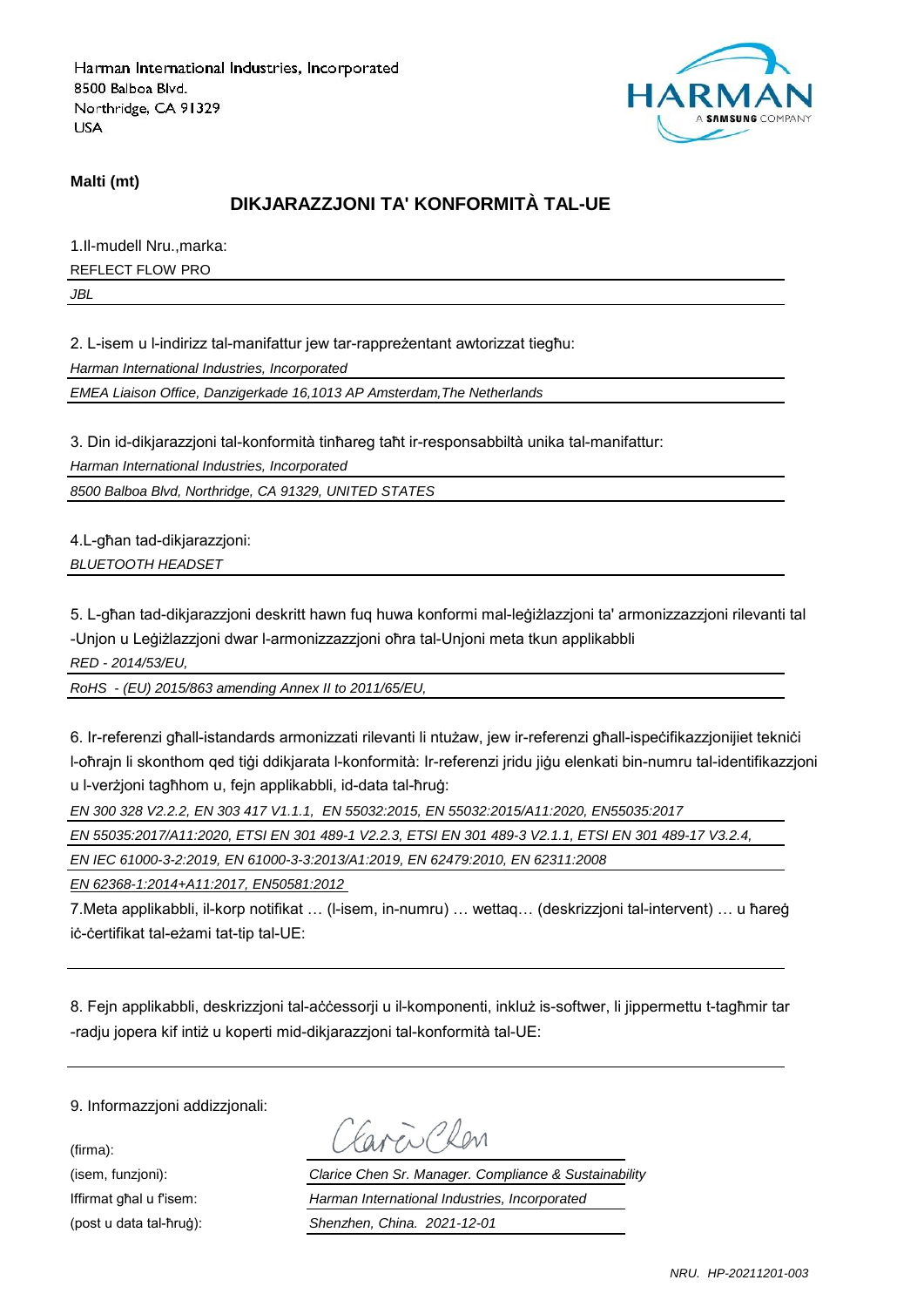

**português (pt)**

### **DECLARAÇÃO UE DE CONFORMIDADE**

1. Modelo Nº.,marca:

REFLECT FLOW PRO

*JBL*

2. Nome e endereço do fabricante ou do respetivo mandatário:

*Harman International Industries, Incorporated*

*EMEA Liaison Office, Danzigerkade 16,1013 AP Amsterdam,The Netherlands*

3. A presente declaração de conformidade é emitida sob a exclusiva responsabilidade do fabricante:

*Harman International Industries, Incorporated*

*8500 Balboa Blvd, Northridge, CA 91329, UNITED STATES*

4. Objeto da declaração: *BLUETOOTH HEADSET*

5.O objeto da declaração acima mencionada está em conformidade com a legislação de harmonização da União aplicável, Outra legislação de harmonização da União, se aplicável:

*RED - 2014/53/EU,*

*RoHS - (EU) 2015/863 amending Annex II to 2011/65/EU,*

6. Referências às normas harmonizadas aplicáveis utilizadas ou às outras especificações técnicas em relação às quais a conformidade é declarada. As referências devem ser enumeradas com os respetivos números de identificação e versão e, se for caso disso, a data de emissão:

*EN 300 328 V2.2.2, EN 303 417 V1.1.1, EN 55032:2015, EN 55032:2015/A11:2020, EN55035:2017*

*EN 55035:2017/A11:2020, ETSI EN 301 489-1 V2.2.3, ETSI EN 301 489-3 V2.1.1, ETSI EN 301 489-17 V3.2.4,* 

*EN IEC 61000-3-2:2019, EN 61000-3-3:2013/A1:2019, EN 62479:2010, EN 62311:2008*

*EN 62368-1:2014+A11:2017, EN50581:2012* 

7. Se aplicável, o organismo notificado: (nome, número)... efetuou… (descrição da intervenção)… e emitiu o certificado de exame UE de tipo:

8. Se aplicável, descrição dos acessórios e/ou componentes, incluindo o software, que permitem que o equipamento de rádio funcione conforme o pretendido, abrangidos pela declaração UE de conformidade:

9. Informações complementares:

(assinatura):

(nome, cargo) : *Clarice Chen Sr. Manager. Compliance & Sustainability* Assinado por e em nome de: *Harman International Industries, Incorporated* (local e data de emissão) *Shenzhen, China. 2021-12-01*